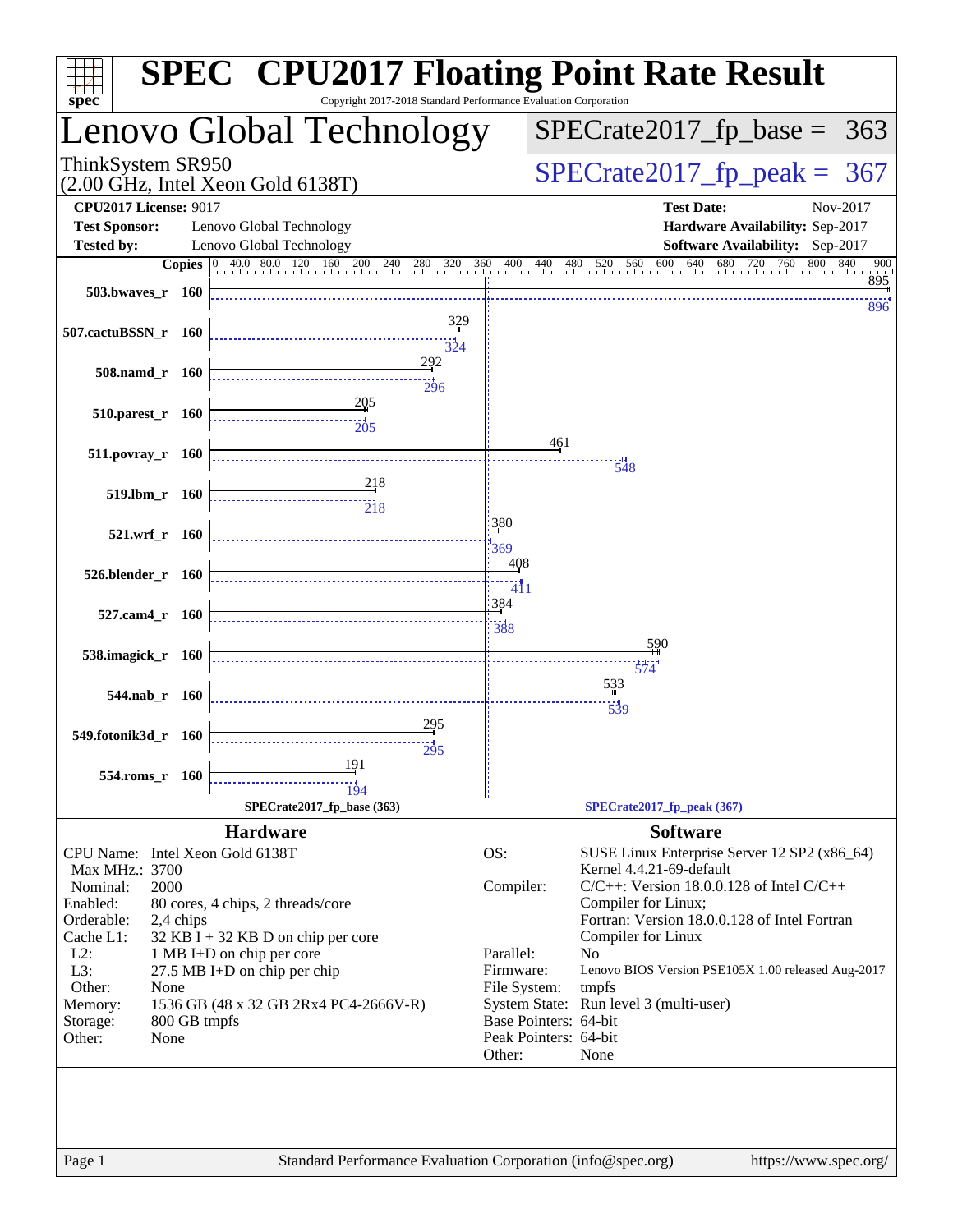

### Lenovo Global Technology

(2.00 GHz, Intel Xeon Gold 6138T)

ThinkSystem SR950<br>(2.00 GHz, Intel Xeon Gold 6138T) [SPECrate2017\\_fp\\_peak =](http://www.spec.org/auto/cpu2017/Docs/result-fields.html#SPECrate2017fppeak) 367

 $SPECTate2017_fp\_base = 363$ 

**[Test Sponsor:](http://www.spec.org/auto/cpu2017/Docs/result-fields.html#TestSponsor)** Lenovo Global Technology **[Hardware Availability:](http://www.spec.org/auto/cpu2017/Docs/result-fields.html#HardwareAvailability)** Sep-2017 **[Tested by:](http://www.spec.org/auto/cpu2017/Docs/result-fields.html#Testedby)** Lenovo Global Technology **[Software Availability:](http://www.spec.org/auto/cpu2017/Docs/result-fields.html#SoftwareAvailability)** Sep-2017

**[CPU2017 License:](http://www.spec.org/auto/cpu2017/Docs/result-fields.html#CPU2017License)** 9017 **[Test Date:](http://www.spec.org/auto/cpu2017/Docs/result-fields.html#TestDate)** Nov-2017

#### **[Results Table](http://www.spec.org/auto/cpu2017/Docs/result-fields.html#ResultsTable)**

|                  | <b>Base</b>                                        |                |       |                | <b>Peak</b> |                |       |               |                |              |                |              |                |              |
|------------------|----------------------------------------------------|----------------|-------|----------------|-------------|----------------|-------|---------------|----------------|--------------|----------------|--------------|----------------|--------------|
| <b>Benchmark</b> | <b>Copies</b>                                      | <b>Seconds</b> | Ratio | <b>Seconds</b> | Ratio       | <b>Seconds</b> | Ratio | <b>Copies</b> | <b>Seconds</b> | <b>Ratio</b> | <b>Seconds</b> | <b>Ratio</b> | <b>Seconds</b> | <b>Ratio</b> |
| 503.bwaves r     | 160                                                | 1792           | 896   | 1796           | 893         | 1793           | 895   | 160           | 1791           | 896          | 1793           | 895          | 1788           | 897          |
| 507.cactuBSSN r  | 160                                                | 616            | 329   | 617            | 329         | 617            | 328   | 160           | 625            | 324          | 625            | 324          | 626            | 324          |
| $508$ .namd $r$  | 160                                                | 520            | 292   | 519            | 293         | 520            | 292   | 160           | 516            | 295          | 513            | 296          | 512            | 297          |
| 510.parest_r     | 160                                                | 2015           | 208   | 2045           | 205         | 2051           | 204   | 160           | 2049           | 204          | 2039           | 205          | 2041           | 205          |
| 511.povray_r     | 160                                                | 810            | 461   | 810            | 461         | 808            | 462   | 160           | 682            | 548          | 681            | 548          | 687            | 544          |
| 519.1bm r        | 160                                                | 773            | 218   | 773            | 218         | 773            | 218   | 160           | 774            | 218          | 774            | 218          | 774            | 218          |
| $521$ .wrf r     | 160                                                | 943            | 380   | 944            | 380         | 944            | 380   | 160           | 971            | 369          | 972            | 369          | 968            | 370          |
| 526.blender r    | 160                                                | 599            | 407   | 597            | 408         | 598            | 408   | 160           | 593            | 411          | 593            | 411          | 595            | 410          |
| $527$ .cam $4$ r | 160                                                | 728            | 384   | 731            | 383         | 729            | 384   | 160           | 717            | 390          | 723            | 387          | 721            | 388          |
| 538.imagick_r    | 160                                                | 674            | 590   | 681            | 584         | 672            | 592   | 160           | 673            | 591          | 693            | 574          | 705            | 565          |
| $544$ .nab r     | 160                                                | 506            | 533   | 507            | 531         | 504            | 534   | 160           | 500            | 539          | 499            | 540          | 500            | 538          |
| 549.fotonik3d r  | 160                                                | 2114           | 295   | 2113           | 295         | 2111           | 295   | 160           | 2115           | 295          | 2113           | 295          | 2113           | 295          |
| 554.roms_r       | 160                                                | 1324           | 192   | 1328           | <u>191</u>  | 1329           | 191   | 160           | 1319           | 193          | <u>1312</u>    | <u>194</u>   | 1309           | 194          |
|                  | $\overline{\text{SPECrate}}$ 2017_fp_base =<br>363 |                |       |                |             |                |       |               |                |              |                |              |                |              |

**[SPECrate2017\\_fp\\_peak =](http://www.spec.org/auto/cpu2017/Docs/result-fields.html#SPECrate2017fppeak) 367**

Results appear in the [order in which they were run](http://www.spec.org/auto/cpu2017/Docs/result-fields.html#RunOrder). Bold underlined text [indicates a median measurement](http://www.spec.org/auto/cpu2017/Docs/result-fields.html#Median).

#### **[Submit Notes](http://www.spec.org/auto/cpu2017/Docs/result-fields.html#SubmitNotes)**

 The numactl mechanism was used to bind copies to processors. The config file option 'submit' was used to generate numactl commands to bind each copy to a specific processor. For details, please see the config file.

#### **[Operating System Notes](http://www.spec.org/auto/cpu2017/Docs/result-fields.html#OperatingSystemNotes)**

 Stack size set to unlimited using "ulimit -s unlimited" Tmpfs filesystem can be set with: mount -t tmpfs -o size=800g tmpfs /home Process tuning setting: echo 50000 > /proc/sys/kernel/sched\_cfs\_bandwidth\_slice\_us echo 240000000 > /proc/sys/kernel/sched\_latency\_ns echo 5000000 > /proc/sys/kernel/sched\_migration\_cost\_ns echo 100000000 > /proc/sys/kernel/sched\_min\_granularity\_ns echo 150000000 > /proc/sys/kernel/sched wakeup granularity ns echo 0 > /proc/sys/kernel/numa\_balancing

#### **[General Notes](http://www.spec.org/auto/cpu2017/Docs/result-fields.html#GeneralNotes)**

Environment variables set by runcpu before the start of the run: LD\_LIBRARY\_PATH = "/home/cpu2017.1.0.2.ic18.0/lib/ia32:/home/cpu2017.1.0.2.ic18.0/lib/intel64" LD\_LIBRARY\_PATH = "\$LD\_LIBRARY\_PATH:/home/cpu2017.1.0.2.ic18.0/je5.0.1-32:/home/cpu2017.1.0.2.ic18.0/je5.0.1-64"

|  | Page 2 | Standard Performance Evaluation Corporation (info@spec.org) | https://www.spec.org/ |
|--|--------|-------------------------------------------------------------|-----------------------|
|--|--------|-------------------------------------------------------------|-----------------------|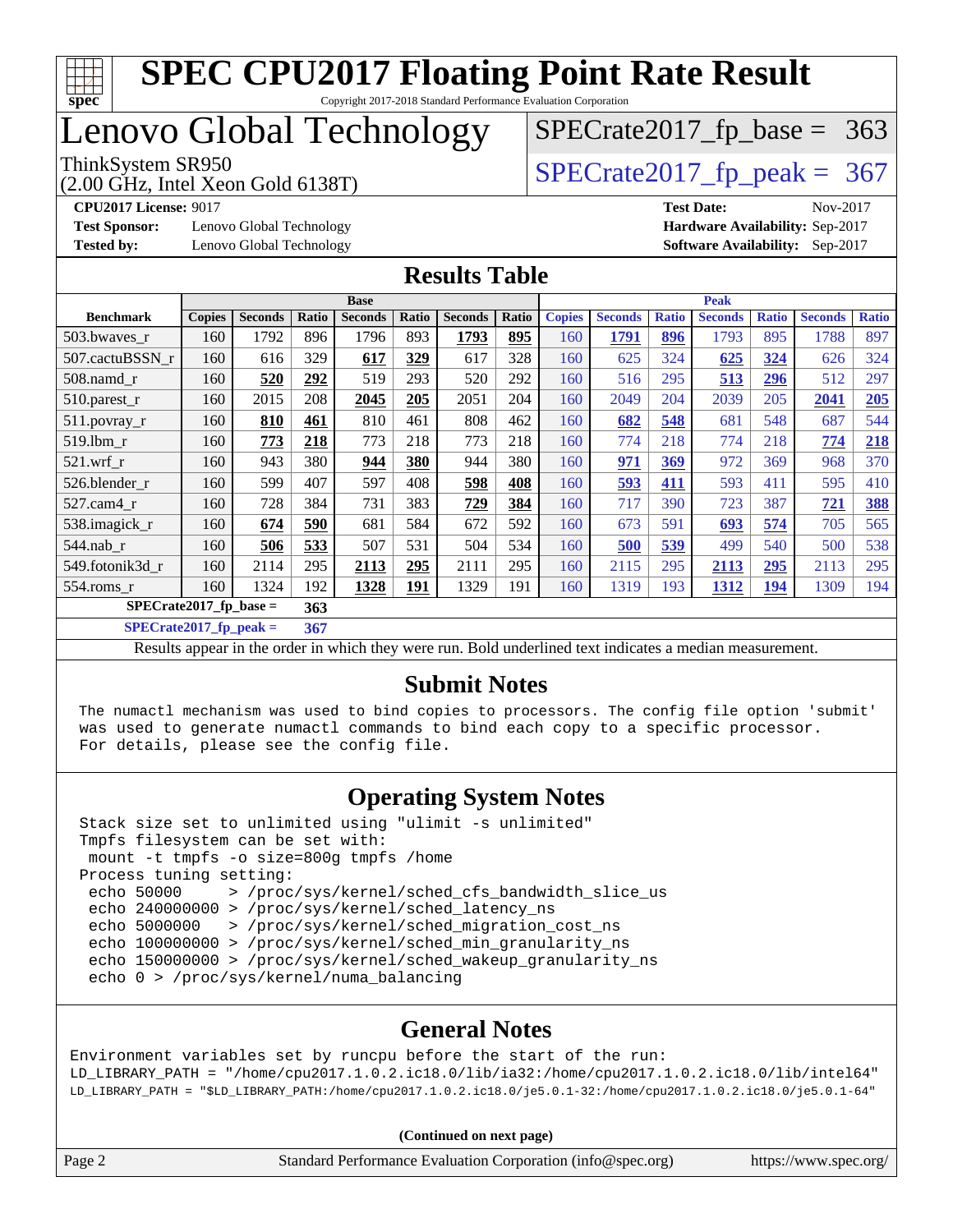

Copyright 2017-2018 Standard Performance Evaluation Corporation

### Lenovo Global Technology

ThinkSystem SR950<br>(2.00 GHz, Intel Xeon Gold 6138T)  $SPECTate2017$  [p\_peak = 367

 $SPECTate2017_fp\_base = 363$ 

(2.00 GHz, Intel Xeon Gold 6138T)

**[Test Sponsor:](http://www.spec.org/auto/cpu2017/Docs/result-fields.html#TestSponsor)** Lenovo Global Technology **[Hardware Availability:](http://www.spec.org/auto/cpu2017/Docs/result-fields.html#HardwareAvailability)** Sep-2017 **[Tested by:](http://www.spec.org/auto/cpu2017/Docs/result-fields.html#Testedby)** Lenovo Global Technology **[Software Availability:](http://www.spec.org/auto/cpu2017/Docs/result-fields.html#SoftwareAvailability)** Sep-2017

**[CPU2017 License:](http://www.spec.org/auto/cpu2017/Docs/result-fields.html#CPU2017License)** 9017 **[Test Date:](http://www.spec.org/auto/cpu2017/Docs/result-fields.html#TestDate)** Nov-2017

#### **[General Notes \(Continued\)](http://www.spec.org/auto/cpu2017/Docs/result-fields.html#GeneralNotes)**

 Binaries compiled on a system with 1x Intel Core i7-4790 CPU + 32GB RAM memory using Redhat Enterprise Linux 7.4 Transparent Huge Pages enabled by default Prior to runcpu invocation Filesystem page cache synced and cleared with: sync; echo 3> /proc/sys/vm/drop\_caches runcpu command invoked through numactl i.e.: numactl --interleave=all runcpu <etc>

#### **[Platform Notes](http://www.spec.org/auto/cpu2017/Docs/result-fields.html#PlatformNotes)**

Page 3 Standard Performance Evaluation Corporation [\(info@spec.org\)](mailto:info@spec.org) <https://www.spec.org/> BIOS configuration: Choose Operating Mode set to Maximum Performance SNC set to Enable Hardware Prefetcher set to Disable MONITORMWAIT set to Enable Execute Disable Bit set to Disable Intel Virtualization Technology set to Disable DCA set to Enable XPT Prefetcher set to Enable Sysinfo program /home/cpu2017.1.0.2.ic18.0/bin/sysinfo Rev: r5797 of 2017-06-14 96c45e4568ad54c135fd618bcc091c0f running on linux-ciok Tue Nov 7 18:20:51 2017 SUT (System Under Test) info as seen by some common utilities. For more information on this section, see <https://www.spec.org/cpu2017/Docs/config.html#sysinfo> From /proc/cpuinfo model name : Intel(R) Xeon(R) Gold 6138T CPU @ 2.00GHz 4 "physical id"s (chips) 160 "processors" cores, siblings (Caution: counting these is hw and system dependent. The following excerpts from /proc/cpuinfo might not be reliable. Use with caution.) cpu cores : 20 siblings : 40 physical 0: cores 0 1 2 3 4 8 9 10 11 12 16 17 18 19 20 24 25 26 27 28 physical 1: cores 0 1 2 3 4 8 9 10 11 12 16 17 18 19 20 24 25 26 27 28 physical 2: cores 0 1 2 3 4 8 9 10 11 12 16 17 18 19 20 24 25 26 27 28 physical 3: cores 0 1 2 3 4 8 9 10 11 12 16 17 18 19 20 24 25 26 27 28 From lscpu: Architecture: x86\_64 CPU op-mode(s): 32-bit, 64-bit Byte Order: Little Endian CPU(s): 160 **(Continued on next page)**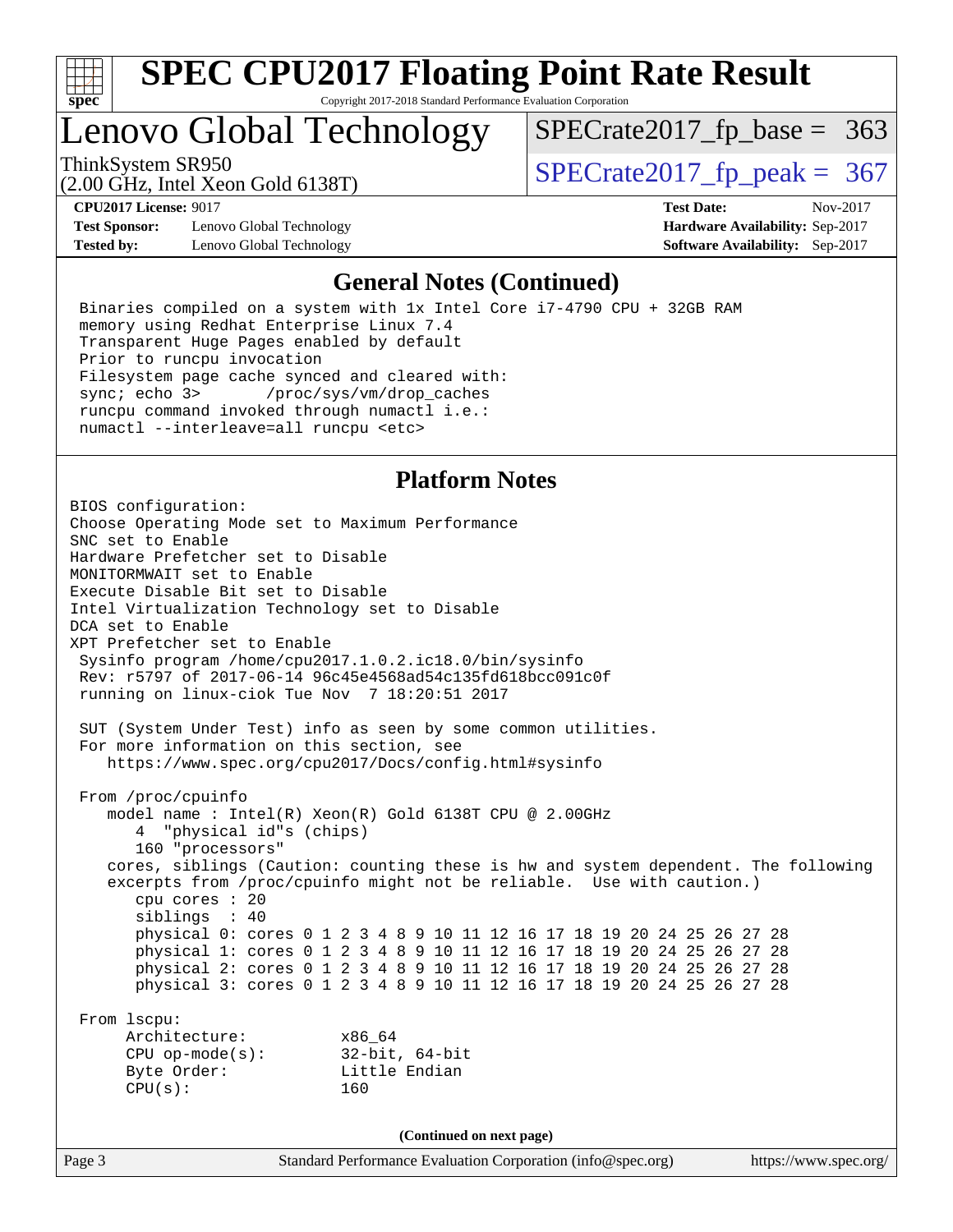

Copyright 2017-2018 Standard Performance Evaluation Corporation

Lenovo Global Technology

ThinkSystem SR950<br>  $\overline{SPECrate2017\_fp\_peak} = 367$ [SPECrate2017\\_fp\\_base =](http://www.spec.org/auto/cpu2017/Docs/result-fields.html#SPECrate2017fpbase) 363

(2.00 GHz, Intel Xeon Gold 6138T)

**[Test Sponsor:](http://www.spec.org/auto/cpu2017/Docs/result-fields.html#TestSponsor)** Lenovo Global Technology **[Hardware Availability:](http://www.spec.org/auto/cpu2017/Docs/result-fields.html#HardwareAvailability)** Sep-2017 **[Tested by:](http://www.spec.org/auto/cpu2017/Docs/result-fields.html#Testedby)** Lenovo Global Technology **[Software Availability:](http://www.spec.org/auto/cpu2017/Docs/result-fields.html#SoftwareAvailability)** Sep-2017

**[CPU2017 License:](http://www.spec.org/auto/cpu2017/Docs/result-fields.html#CPU2017License)** 9017 **[Test Date:](http://www.spec.org/auto/cpu2017/Docs/result-fields.html#TestDate)** Nov-2017

#### **[Platform Notes \(Continued\)](http://www.spec.org/auto/cpu2017/Docs/result-fields.html#PlatformNotes)**

| On-line $CPU(s)$ list:                       | $0 - 159$                                                                                                                                |
|----------------------------------------------|------------------------------------------------------------------------------------------------------------------------------------------|
| Thread(s) per core:                          | 2                                                                                                                                        |
| $Core(s)$ per socket:                        | 20                                                                                                                                       |
| Socket(s):                                   | 4                                                                                                                                        |
| NUMA node(s):                                | 8                                                                                                                                        |
| Vendor ID:                                   | GenuineIntel                                                                                                                             |
| CPU family:                                  | 6                                                                                                                                        |
| Model:                                       | 85                                                                                                                                       |
| Model name:                                  | $Intel(R) Xeon(R) Gold 6138T CPU @ 2.00GHz$                                                                                              |
| Stepping:                                    | 4                                                                                                                                        |
| CPU MHz:                                     | 1995.326                                                                                                                                 |
| BogoMIPS:                                    | 3990.65                                                                                                                                  |
| Virtualization:                              | $VT - x$                                                                                                                                 |
| L1d cache:                                   | 32K                                                                                                                                      |
| Lli cache:                                   | 32K                                                                                                                                      |
| $L2$ cache:                                  | 1024K                                                                                                                                    |
| L3 cache:                                    | 28160K                                                                                                                                   |
| NUMA node0 CPU(s):                           | $0-2, 5, 6, 10-12, 15, 16, 80-82, 85, 86, 90-92, 95, 96$                                                                                 |
| NUMA nodel CPU(s):                           | 3, 4, 7-9, 13, 14, 17-19, 83, 84, 87-89, 93, 94, 97-99                                                                                   |
| NUMA node2 CPU(s):                           | 20-22, 25, 26, 30-32, 35, 36, 100-102, 105, 106, 110-112, 115, 116<br>23, 24, 27-29, 33, 34, 37-39, 103, 104, 107-109, 113, 114, 117-119 |
| NUMA node3 CPU(s):<br>NUMA $node4$ $CPU(s):$ | 40-42, 45, 46, 50-52, 55, 56, 120-122, 125, 126, 130-132, 135, 136                                                                       |
| NUMA $node5$ $CPU(s):$                       | 43, 44, 47-49, 53, 54, 57-59, 123, 124, 127-129, 133, 134, 137-139                                                                       |
| NUMA node6 CPU(s):                           | 60-62, 65, 66, 70-72, 75, 76, 140-142, 145, 146, 150-152, 155, 156                                                                       |
| NUMA $node7$ CPU $(s)$ :                     | 63, 64, 67-69, 73, 74, 77-79, 143, 144, 147-149, 153, 154, 157-159                                                                       |
| Flaqs:                                       | fpu vme de pse tsc msr pae mce cx8 apic sep mtrr pge mca cmov                                                                            |
|                                              | pat pse36 clflush dts acpi mmx fxsr sse sse2 ss ht tm pbe syscall nx pdpelgb rdtscp                                                      |
|                                              | lm constant_tsc art arch_perfmon pebs bts rep_good nopl xtopology nonstop_tsc                                                            |
|                                              | aperfmperf eagerfpu pni pclmulqdq dtes64 monitor ds_cpl vmx smx est tm2 ssse3 sdbg                                                       |
|                                              | fma cx16 xtpr pdcm pcid dca sse4_1 sse4_2 x2apic movbe popcnt tsc_deadline_timer aes                                                     |
|                                              | xsave avx f16c rdrand lahf_lm abm 3dnowprefetch ida arat epb pln pts dtherm intel_pt                                                     |
|                                              | tpr_shadow vnmi flexpriority ept vpid fsgsbase tsc_adjust bmil hle avx2 smep bmi2                                                        |
|                                              | erms invpcid rtm cqm mpx avx512f avx512dq rdseed adx smap clflushopt clwb avx512cd                                                       |
|                                              | avx512bw avx512vl xsaveopt xsavec xgetbvl cqm_llc cqm_occup_llc                                                                          |
|                                              |                                                                                                                                          |
| /proc/cpuinfo cache data                     |                                                                                                                                          |
| cache size : 28160 KB                        |                                                                                                                                          |
|                                              |                                                                                                                                          |
|                                              | From numactl --hardware WARNING: a numactl 'node' might or might not correspond to a                                                     |
| physical chip.                               |                                                                                                                                          |
| available: 8 nodes (0-7)                     |                                                                                                                                          |
|                                              | node 0 cpus: 0 1 2 5 6 10 11 12 15 16 80 81 82 85 86 90 91 92 95 96                                                                      |
| node 0 size: 192979 MB                       |                                                                                                                                          |
| node 0 free: 192375 MB                       |                                                                                                                                          |
|                                              | node 1 cpus: 3 4 7 8 9 13 14 17 18 19 83 84 87 88 89 93 94 97 98 99                                                                      |
| node 1 size: 193521 MB                       |                                                                                                                                          |
| node 1 free: 192922 MB                       |                                                                                                                                          |
|                                              |                                                                                                                                          |
|                                              | (Continued on next page)                                                                                                                 |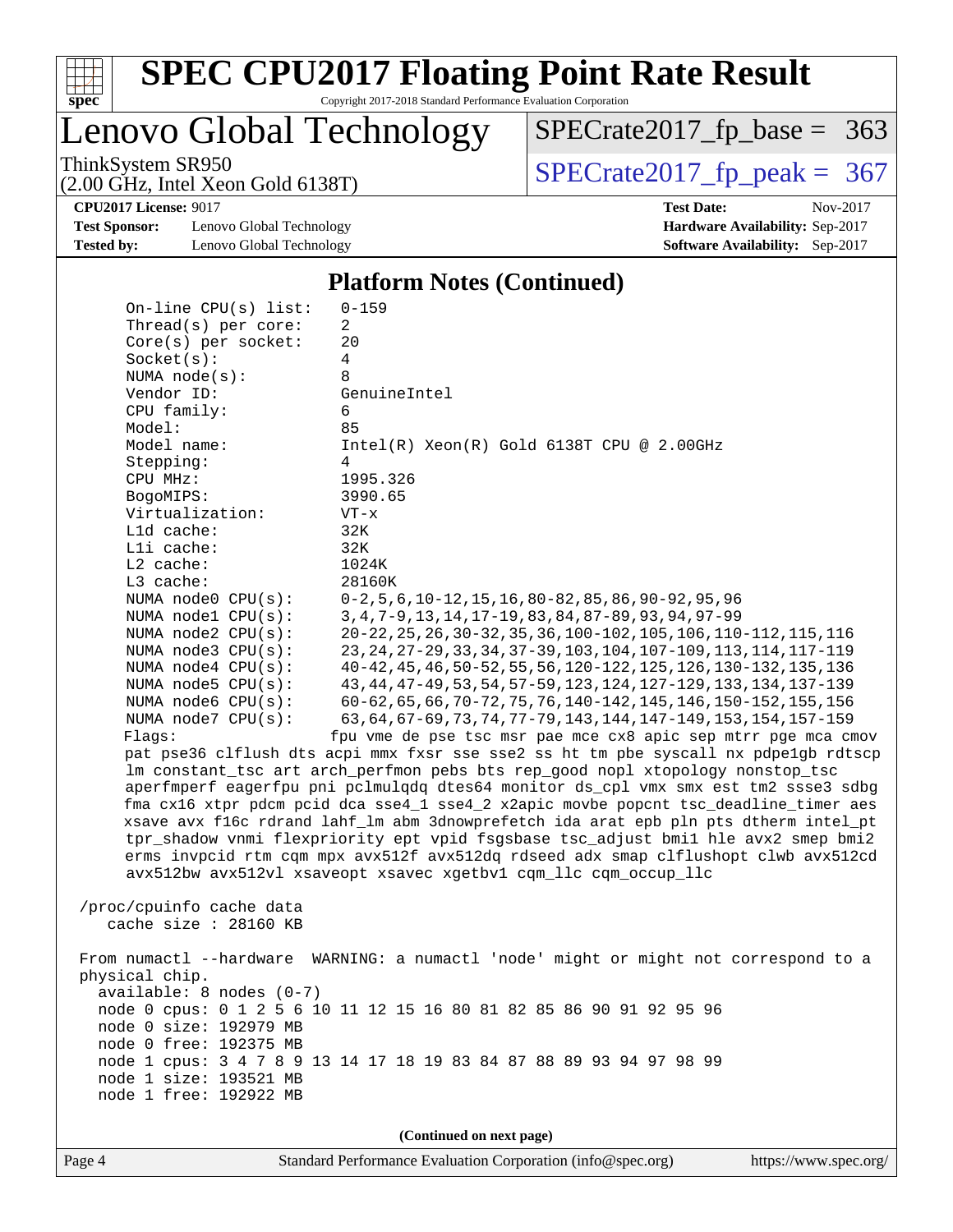

Copyright 2017-2018 Standard Performance Evaluation Corporation

Lenovo Global Technology

ThinkSystem SR950<br>(2.00 GHz, Intel Xeon Gold 6138T)  $SPECTate2017$  [p\_peak = 367  $SPECTate2017_fp\_base = 363$ 

(2.00 GHz, Intel Xeon Gold 6138T)

**[Test Sponsor:](http://www.spec.org/auto/cpu2017/Docs/result-fields.html#TestSponsor)** Lenovo Global Technology **[Hardware Availability:](http://www.spec.org/auto/cpu2017/Docs/result-fields.html#HardwareAvailability)** Sep-2017 **[Tested by:](http://www.spec.org/auto/cpu2017/Docs/result-fields.html#Testedby)** Lenovo Global Technology **[Software Availability:](http://www.spec.org/auto/cpu2017/Docs/result-fields.html#SoftwareAvailability)** Sep-2017

**[CPU2017 License:](http://www.spec.org/auto/cpu2017/Docs/result-fields.html#CPU2017License)** 9017 **[Test Date:](http://www.spec.org/auto/cpu2017/Docs/result-fields.html#TestDate)** Nov-2017

#### **[Platform Notes \(Continued\)](http://www.spec.org/auto/cpu2017/Docs/result-fields.html#PlatformNotes)**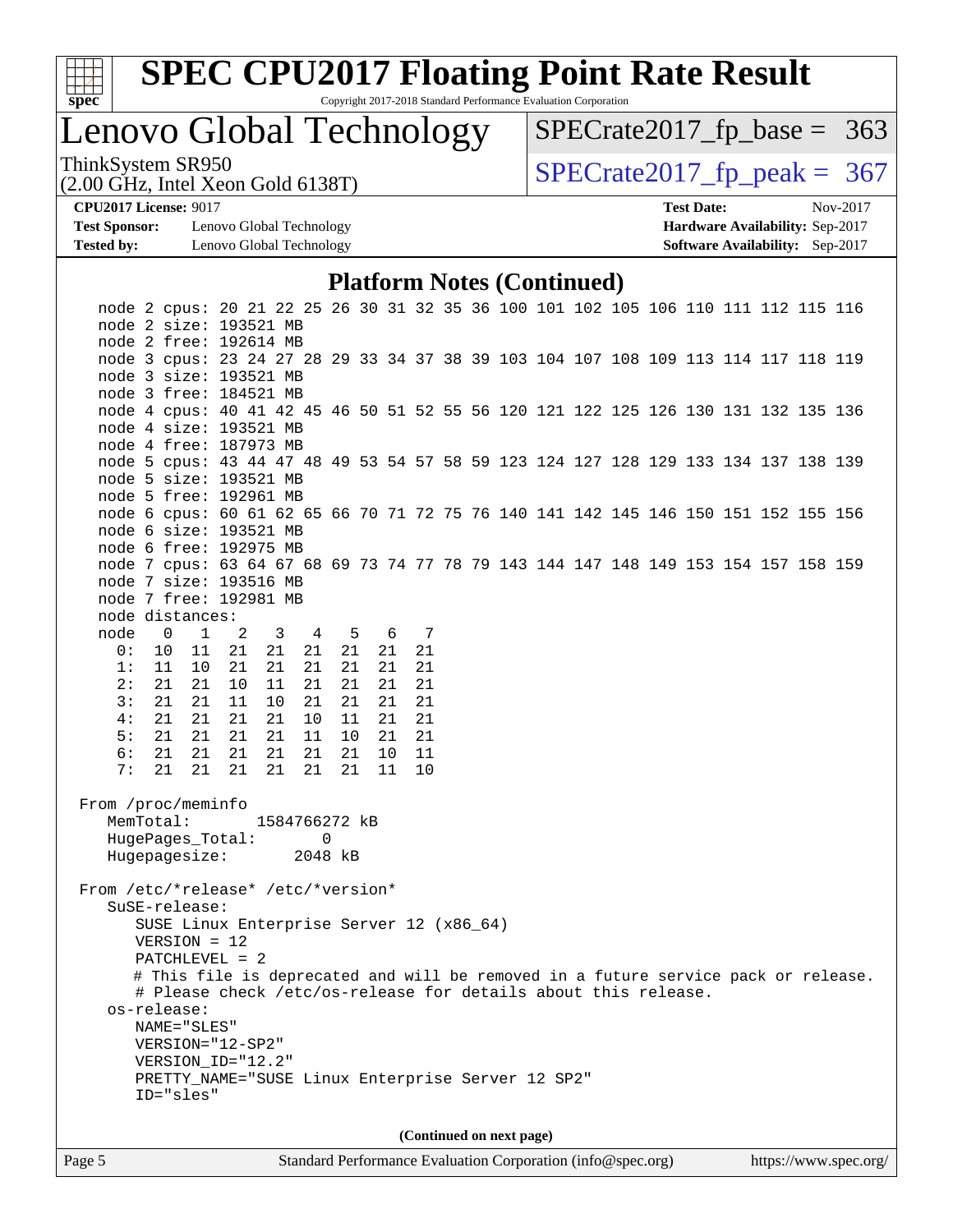| SI<br>ne |  |  |  |  |  |  |
|----------|--|--|--|--|--|--|

Copyright 2017-2018 Standard Performance Evaluation Corporation

### Lenovo Global Technology

ThinkSystem SR950<br>(2.00 GHz, Intel Xeon Gold 6138T)  $SPECTate2017$  [p\_peak = 367

 $SPECTate2017_fp\_base = 363$ 

(2.00 GHz, Intel Xeon Gold 6138T)

**[Test Sponsor:](http://www.spec.org/auto/cpu2017/Docs/result-fields.html#TestSponsor)** Lenovo Global Technology **[Hardware Availability:](http://www.spec.org/auto/cpu2017/Docs/result-fields.html#HardwareAvailability)** Sep-2017 **[Tested by:](http://www.spec.org/auto/cpu2017/Docs/result-fields.html#Testedby)** Lenovo Global Technology **[Software Availability:](http://www.spec.org/auto/cpu2017/Docs/result-fields.html#SoftwareAvailability)** Sep-2017

**[CPU2017 License:](http://www.spec.org/auto/cpu2017/Docs/result-fields.html#CPU2017License)** 9017 **[Test Date:](http://www.spec.org/auto/cpu2017/Docs/result-fields.html#TestDate)** Nov-2017

#### **[Platform Notes \(Continued\)](http://www.spec.org/auto/cpu2017/Docs/result-fields.html#PlatformNotes)**

 ANSI\_COLOR="0;32" CPE\_NAME="cpe:/o:suse:sles:12:sp2"

uname -a:

 Linux linux-ciok 4.4.21-69-default #1 SMP Tue Oct 25 10:58:20 UTC 2016 (9464f67) x86\_64 x86\_64 x86\_64 GNU/Linux

run-level 3 Nov 7 18:19

 SPEC is set to: /home/cpu2017.1.0.2.ic18.0 Filesystem Type Size Used Avail Use% Mounted on tmpfs tmpfs 800G 11G 790G 2% /home

 Additional information from dmidecode follows. WARNING: Use caution when you interpret this section. The 'dmidecode' program reads system data which is "intended to allow hardware to be accurately determined", but the intent may not be met, as there are frequent changes to hardware, firmware, and the "DMTF SMBIOS" standard. BIOS Lenovo -[PSE105X-1.00]- 08/17/2017 Memory: 48x NO DIMM NO DIMM 48x Samsung M393A4K40BB2-CTD 32 GB 2 rank 2666

(End of data from sysinfo program)

#### **[Compiler Version Notes](http://www.spec.org/auto/cpu2017/Docs/result-fields.html#CompilerVersionNotes)**

| CC $519.1$ bm $r(base)$ 538.imagick $r(base$ , peak) 544.nab $r(base)$                        |  |  |  |  |  |  |  |
|-----------------------------------------------------------------------------------------------|--|--|--|--|--|--|--|
| icc (ICC) 18.0.0 20170811<br>Copyright (C) 1985-2017 Intel Corporation. All rights reserved.  |  |  |  |  |  |  |  |
| ==================================<br>$CC = 519.1bm_r(peak) 544.nab_r(peak)$                  |  |  |  |  |  |  |  |
| icc (ICC) 18.0.0 20170811<br>Copyright (C) 1985-2017 Intel Corporation. All rights reserved.  |  |  |  |  |  |  |  |
| CXXC 508. namd $r(base)$ 510. parest $r(base)$                                                |  |  |  |  |  |  |  |
| icpc (ICC) 18.0.0 20170811<br>Copyright (C) 1985-2017 Intel Corporation. All rights reserved. |  |  |  |  |  |  |  |
| (Continued on next page)                                                                      |  |  |  |  |  |  |  |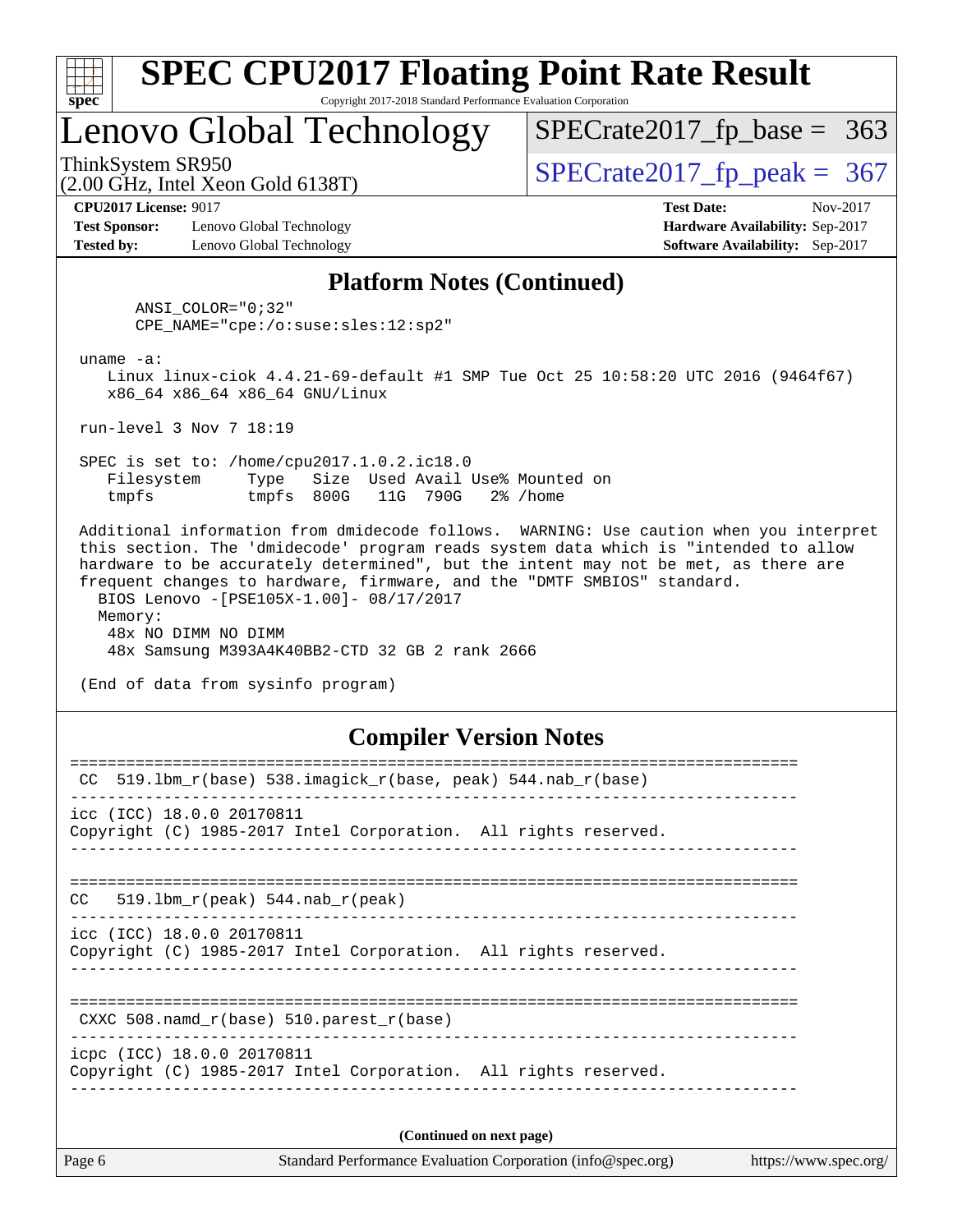

Copyright 2017-2018 Standard Performance Evaluation Corporation

### Lenovo Global Technology

ThinkSystem SR950<br>  $(2.00 \text{ GHz})$  Intel Xeon Gold 6138T)

[SPECrate2017\\_fp\\_base =](http://www.spec.org/auto/cpu2017/Docs/result-fields.html#SPECrate2017fpbase) 363

(2.00 GHz, Intel Xeon Gold 6138T)

**[CPU2017 License:](http://www.spec.org/auto/cpu2017/Docs/result-fields.html#CPU2017License)** 9017 **[Test Date:](http://www.spec.org/auto/cpu2017/Docs/result-fields.html#TestDate)** Nov-2017 **[Test Sponsor:](http://www.spec.org/auto/cpu2017/Docs/result-fields.html#TestSponsor)** Lenovo Global Technology **[Hardware Availability:](http://www.spec.org/auto/cpu2017/Docs/result-fields.html#HardwareAvailability)** Sep-2017 **[Tested by:](http://www.spec.org/auto/cpu2017/Docs/result-fields.html#Testedby)** Lenovo Global Technology **[Software Availability:](http://www.spec.org/auto/cpu2017/Docs/result-fields.html#SoftwareAvailability)** Sep-2017

#### **[Compiler Version Notes \(Continued\)](http://www.spec.org/auto/cpu2017/Docs/result-fields.html#CompilerVersionNotes)**

| CXXC 508.namd_r(peak) 510.parest_r(peak)                                                                                   |  |                          |  |  |  |
|----------------------------------------------------------------------------------------------------------------------------|--|--------------------------|--|--|--|
| icpc (ICC) 18.0.0 20170811<br>Copyright (C) 1985-2017 Intel Corporation. All rights reserved.                              |  |                          |  |  |  |
|                                                                                                                            |  |                          |  |  |  |
| CC 511.povray_r(base) 526.blender_r(base)                                                                                  |  |                          |  |  |  |
| icpc (ICC) 18.0.0 20170811<br>Copyright (C) 1985-2017 Intel Corporation. All rights reserved.<br>icc (ICC) 18.0.0 20170811 |  |                          |  |  |  |
| Copyright (C) 1985-2017 Intel Corporation. All rights reserved.                                                            |  |                          |  |  |  |
|                                                                                                                            |  |                          |  |  |  |
| 511.povray_r(peak) 526.blender_r(peak)<br>CC.                                                                              |  |                          |  |  |  |
| icpc (ICC) 18.0.0 20170811<br>Copyright (C) 1985-2017 Intel Corporation. All rights reserved.<br>icc (ICC) 18.0.0 20170811 |  |                          |  |  |  |
| Copyright (C) 1985-2017 Intel Corporation. All rights reserved.                                                            |  |                          |  |  |  |
| FC 507.cactuBSSN r(base)                                                                                                   |  |                          |  |  |  |
| icpc (ICC) 18.0.0 20170811<br>Copyright (C) 1985-2017 Intel Corporation. All rights reserved.<br>icc (ICC) 18.0.0 20170811 |  |                          |  |  |  |
| Copyright (C) 1985-2017 Intel Corporation. All rights reserved.<br>ifort (IFORT) 18.0.0 20170811                           |  |                          |  |  |  |
| Copyright (C) 1985-2017 Intel Corporation. All rights reserved.                                                            |  |                          |  |  |  |
|                                                                                                                            |  |                          |  |  |  |
| 507.cactuBSSN_r(peak)<br>FC                                                                                                |  |                          |  |  |  |
| icpc (ICC) 18.0.0 20170811<br>Copyright (C) 1985-2017 Intel Corporation.<br>icc (ICC) 18.0.0 20170811                      |  | All rights reserved.     |  |  |  |
| Copyright (C) 1985-2017 Intel Corporation.<br>ifort (IFORT) 18.0.0 20170811                                                |  | All rights reserved.     |  |  |  |
| Copyright (C) 1985-2017 Intel Corporation. All rights reserved.                                                            |  |                          |  |  |  |
|                                                                                                                            |  | (Continued on next page) |  |  |  |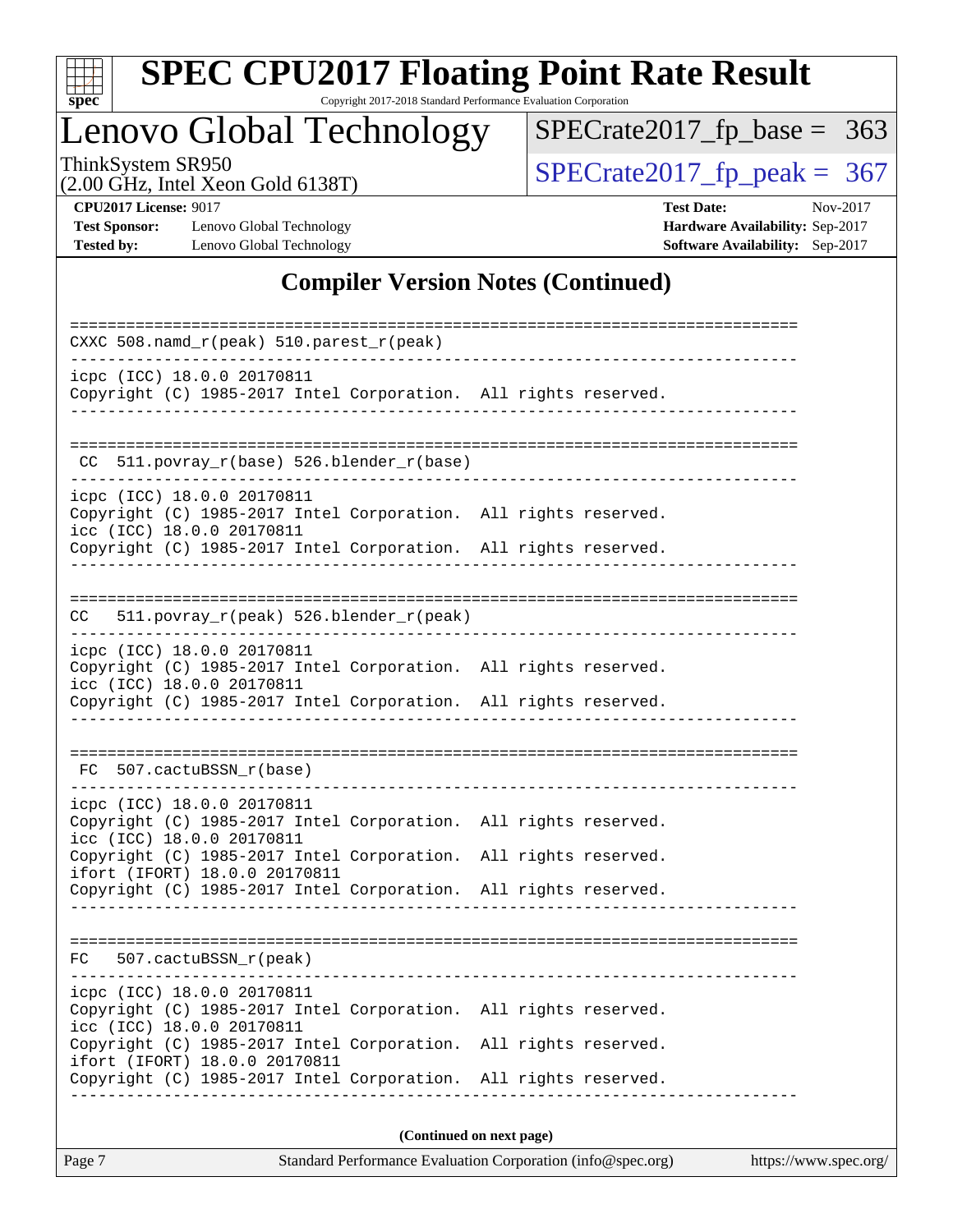

Copyright 2017-2018 Standard Performance Evaluation Corporation

### Lenovo Global Technology

ThinkSystem SR950<br>  $(2.00 \text{ GHz})$  Intel Xeon Gold 6138T)

[SPECrate2017\\_fp\\_base =](http://www.spec.org/auto/cpu2017/Docs/result-fields.html#SPECrate2017fpbase) 363

(2.00 GHz, Intel Xeon Gold 6138T)

**[CPU2017 License:](http://www.spec.org/auto/cpu2017/Docs/result-fields.html#CPU2017License)** 9017 **[Test Date:](http://www.spec.org/auto/cpu2017/Docs/result-fields.html#TestDate)** Nov-2017 **[Test Sponsor:](http://www.spec.org/auto/cpu2017/Docs/result-fields.html#TestSponsor)** Lenovo Global Technology **[Hardware Availability:](http://www.spec.org/auto/cpu2017/Docs/result-fields.html#HardwareAvailability)** Sep-2017 **[Tested by:](http://www.spec.org/auto/cpu2017/Docs/result-fields.html#Testedby)** Lenovo Global Technology **[Software Availability:](http://www.spec.org/auto/cpu2017/Docs/result-fields.html#SoftwareAvailability)** Sep-2017

#### **[Compiler Version Notes \(Continued\)](http://www.spec.org/auto/cpu2017/Docs/result-fields.html#CompilerVersionNotes)**

#### **[Base Compiler Invocation](http://www.spec.org/auto/cpu2017/Docs/result-fields.html#BaseCompilerInvocation)**

|                                                   | Dase Complier mivocation                                    |                       |
|---------------------------------------------------|-------------------------------------------------------------|-----------------------|
| C benchmarks:<br>icc                              |                                                             |                       |
| $C_{++}$ benchmarks:<br>icpc                      |                                                             |                       |
| Fortran benchmarks:<br>ifort                      |                                                             |                       |
| Benchmarks using both Fortran and C:<br>ifort icc |                                                             |                       |
|                                                   | (Continued on next page)                                    |                       |
| Page 8                                            | Standard Performance Evaluation Corporation (info@spec.org) | https://www.spec.org/ |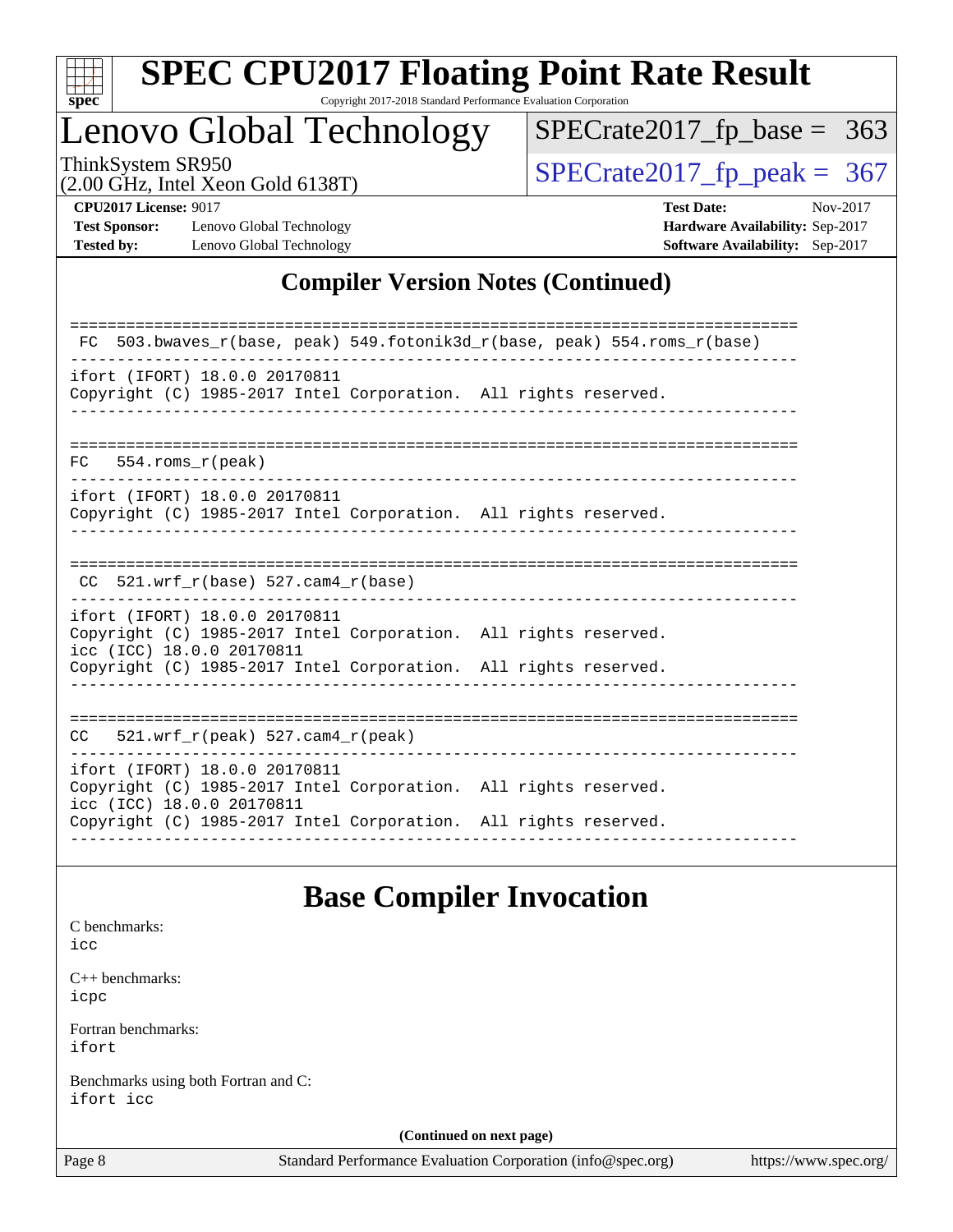

### Lenovo Global Technology

 $SPECTate2017_fp\_base = 363$ 

(2.00 GHz, Intel Xeon Gold 6138T)

ThinkSystem SR950<br>(2.00 GHz, Intel Xeon Gold 6138T)  $SPECTate2017$  [p\_peak = 367

**[Test Sponsor:](http://www.spec.org/auto/cpu2017/Docs/result-fields.html#TestSponsor)** Lenovo Global Technology **[Hardware Availability:](http://www.spec.org/auto/cpu2017/Docs/result-fields.html#HardwareAvailability)** Sep-2017 **[Tested by:](http://www.spec.org/auto/cpu2017/Docs/result-fields.html#Testedby)** Lenovo Global Technology **[Software Availability:](http://www.spec.org/auto/cpu2017/Docs/result-fields.html#SoftwareAvailability)** Sep-2017

**[CPU2017 License:](http://www.spec.org/auto/cpu2017/Docs/result-fields.html#CPU2017License)** 9017 **[Test Date:](http://www.spec.org/auto/cpu2017/Docs/result-fields.html#TestDate)** Nov-2017

### **[Base Compiler Invocation \(Continued\)](http://www.spec.org/auto/cpu2017/Docs/result-fields.html#BaseCompilerInvocation)**

[Benchmarks using both C and C++](http://www.spec.org/auto/cpu2017/Docs/result-fields.html#BenchmarksusingbothCandCXX): [icpc](http://www.spec.org/cpu2017/results/res2017q4/cpu2017-20171128-01267.flags.html#user_CC_CXXbase_intel_icpc_18.0_c510b6838c7f56d33e37e94d029a35b4a7bccf4766a728ee175e80a419847e808290a9b78be685c44ab727ea267ec2f070ec5dc83b407c0218cded6866a35d07) [icc](http://www.spec.org/cpu2017/results/res2017q4/cpu2017-20171128-01267.flags.html#user_CC_CXXbase_intel_icc_18.0_66fc1ee009f7361af1fbd72ca7dcefbb700085f36577c54f309893dd4ec40d12360134090235512931783d35fd58c0460139e722d5067c5574d8eaf2b3e37e92)

[Benchmarks using Fortran, C, and C++:](http://www.spec.org/auto/cpu2017/Docs/result-fields.html#BenchmarksusingFortranCandCXX) [icpc](http://www.spec.org/cpu2017/results/res2017q4/cpu2017-20171128-01267.flags.html#user_CC_CXX_FCbase_intel_icpc_18.0_c510b6838c7f56d33e37e94d029a35b4a7bccf4766a728ee175e80a419847e808290a9b78be685c44ab727ea267ec2f070ec5dc83b407c0218cded6866a35d07) [icc](http://www.spec.org/cpu2017/results/res2017q4/cpu2017-20171128-01267.flags.html#user_CC_CXX_FCbase_intel_icc_18.0_66fc1ee009f7361af1fbd72ca7dcefbb700085f36577c54f309893dd4ec40d12360134090235512931783d35fd58c0460139e722d5067c5574d8eaf2b3e37e92) [ifort](http://www.spec.org/cpu2017/results/res2017q4/cpu2017-20171128-01267.flags.html#user_CC_CXX_FCbase_intel_ifort_18.0_8111460550e3ca792625aed983ce982f94888b8b503583aa7ba2b8303487b4d8a21a13e7191a45c5fd58ff318f48f9492884d4413fa793fd88dd292cad7027ca)

### **[Base Portability Flags](http://www.spec.org/auto/cpu2017/Docs/result-fields.html#BasePortabilityFlags)**

 503.bwaves\_r: [-DSPEC\\_LP64](http://www.spec.org/cpu2017/results/res2017q4/cpu2017-20171128-01267.flags.html#suite_basePORTABILITY503_bwaves_r_DSPEC_LP64) 507.cactuBSSN\_r: [-DSPEC\\_LP64](http://www.spec.org/cpu2017/results/res2017q4/cpu2017-20171128-01267.flags.html#suite_basePORTABILITY507_cactuBSSN_r_DSPEC_LP64) 508.namd\_r: [-DSPEC\\_LP64](http://www.spec.org/cpu2017/results/res2017q4/cpu2017-20171128-01267.flags.html#suite_basePORTABILITY508_namd_r_DSPEC_LP64) 510.parest\_r: [-DSPEC\\_LP64](http://www.spec.org/cpu2017/results/res2017q4/cpu2017-20171128-01267.flags.html#suite_basePORTABILITY510_parest_r_DSPEC_LP64) 511.povray\_r: [-DSPEC\\_LP64](http://www.spec.org/cpu2017/results/res2017q4/cpu2017-20171128-01267.flags.html#suite_basePORTABILITY511_povray_r_DSPEC_LP64) 519.lbm\_r: [-DSPEC\\_LP64](http://www.spec.org/cpu2017/results/res2017q4/cpu2017-20171128-01267.flags.html#suite_basePORTABILITY519_lbm_r_DSPEC_LP64) 521.wrf\_r: [-DSPEC\\_LP64](http://www.spec.org/cpu2017/results/res2017q4/cpu2017-20171128-01267.flags.html#suite_basePORTABILITY521_wrf_r_DSPEC_LP64) [-DSPEC\\_CASE\\_FLAG](http://www.spec.org/cpu2017/results/res2017q4/cpu2017-20171128-01267.flags.html#b521.wrf_r_baseCPORTABILITY_DSPEC_CASE_FLAG) [-convert big\\_endian](http://www.spec.org/cpu2017/results/res2017q4/cpu2017-20171128-01267.flags.html#user_baseFPORTABILITY521_wrf_r_convert_big_endian_c3194028bc08c63ac5d04de18c48ce6d347e4e562e8892b8bdbdc0214820426deb8554edfa529a3fb25a586e65a3d812c835984020483e7e73212c4d31a38223) 526.blender\_r: [-DSPEC\\_LP64](http://www.spec.org/cpu2017/results/res2017q4/cpu2017-20171128-01267.flags.html#suite_basePORTABILITY526_blender_r_DSPEC_LP64) [-DSPEC\\_LINUX](http://www.spec.org/cpu2017/results/res2017q4/cpu2017-20171128-01267.flags.html#b526.blender_r_baseCPORTABILITY_DSPEC_LINUX) [-funsigned-char](http://www.spec.org/cpu2017/results/res2017q4/cpu2017-20171128-01267.flags.html#user_baseCPORTABILITY526_blender_r_force_uchar_40c60f00ab013830e2dd6774aeded3ff59883ba5a1fc5fc14077f794d777847726e2a5858cbc7672e36e1b067e7e5c1d9a74f7176df07886a243d7cc18edfe67) 527.cam4\_r: [-DSPEC\\_LP64](http://www.spec.org/cpu2017/results/res2017q4/cpu2017-20171128-01267.flags.html#suite_basePORTABILITY527_cam4_r_DSPEC_LP64) [-DSPEC\\_CASE\\_FLAG](http://www.spec.org/cpu2017/results/res2017q4/cpu2017-20171128-01267.flags.html#b527.cam4_r_baseCPORTABILITY_DSPEC_CASE_FLAG) 538.imagick\_r: [-DSPEC\\_LP64](http://www.spec.org/cpu2017/results/res2017q4/cpu2017-20171128-01267.flags.html#suite_basePORTABILITY538_imagick_r_DSPEC_LP64) 544.nab\_r: [-DSPEC\\_LP64](http://www.spec.org/cpu2017/results/res2017q4/cpu2017-20171128-01267.flags.html#suite_basePORTABILITY544_nab_r_DSPEC_LP64) 549.fotonik3d\_r: [-DSPEC\\_LP64](http://www.spec.org/cpu2017/results/res2017q4/cpu2017-20171128-01267.flags.html#suite_basePORTABILITY549_fotonik3d_r_DSPEC_LP64) 554.roms\_r: [-DSPEC\\_LP64](http://www.spec.org/cpu2017/results/res2017q4/cpu2017-20171128-01267.flags.html#suite_basePORTABILITY554_roms_r_DSPEC_LP64)

### **[Base Optimization Flags](http://www.spec.org/auto/cpu2017/Docs/result-fields.html#BaseOptimizationFlags)**

[C benchmarks](http://www.spec.org/auto/cpu2017/Docs/result-fields.html#Cbenchmarks): [-xCORE-AVX2](http://www.spec.org/cpu2017/results/res2017q4/cpu2017-20171128-01267.flags.html#user_CCbase_f-xCORE-AVX2) [-ipo](http://www.spec.org/cpu2017/results/res2017q4/cpu2017-20171128-01267.flags.html#user_CCbase_f-ipo) [-O3](http://www.spec.org/cpu2017/results/res2017q4/cpu2017-20171128-01267.flags.html#user_CCbase_f-O3) [-no-prec-div](http://www.spec.org/cpu2017/results/res2017q4/cpu2017-20171128-01267.flags.html#user_CCbase_f-no-prec-div) [-qopt-prefetch](http://www.spec.org/cpu2017/results/res2017q4/cpu2017-20171128-01267.flags.html#user_CCbase_f-qopt-prefetch) [-ffinite-math-only](http://www.spec.org/cpu2017/results/res2017q4/cpu2017-20171128-01267.flags.html#user_CCbase_f_finite_math_only_cb91587bd2077682c4b38af759c288ed7c732db004271a9512da14a4f8007909a5f1427ecbf1a0fb78ff2a814402c6114ac565ca162485bbcae155b5e4258871) [-qopt-mem-layout-trans=3](http://www.spec.org/cpu2017/results/res2017q4/cpu2017-20171128-01267.flags.html#user_CCbase_f-qopt-mem-layout-trans_de80db37974c74b1f0e20d883f0b675c88c3b01e9d123adea9b28688d64333345fb62bc4a798493513fdb68f60282f9a726aa07f478b2f7113531aecce732043) [C++ benchmarks:](http://www.spec.org/auto/cpu2017/Docs/result-fields.html#CXXbenchmarks) [-xCORE-AVX2](http://www.spec.org/cpu2017/results/res2017q4/cpu2017-20171128-01267.flags.html#user_CXXbase_f-xCORE-AVX2) [-ipo](http://www.spec.org/cpu2017/results/res2017q4/cpu2017-20171128-01267.flags.html#user_CXXbase_f-ipo) [-O3](http://www.spec.org/cpu2017/results/res2017q4/cpu2017-20171128-01267.flags.html#user_CXXbase_f-O3) [-no-prec-div](http://www.spec.org/cpu2017/results/res2017q4/cpu2017-20171128-01267.flags.html#user_CXXbase_f-no-prec-div) [-qopt-prefetch](http://www.spec.org/cpu2017/results/res2017q4/cpu2017-20171128-01267.flags.html#user_CXXbase_f-qopt-prefetch) [-ffinite-math-only](http://www.spec.org/cpu2017/results/res2017q4/cpu2017-20171128-01267.flags.html#user_CXXbase_f_finite_math_only_cb91587bd2077682c4b38af759c288ed7c732db004271a9512da14a4f8007909a5f1427ecbf1a0fb78ff2a814402c6114ac565ca162485bbcae155b5e4258871) [-qopt-mem-layout-trans=3](http://www.spec.org/cpu2017/results/res2017q4/cpu2017-20171128-01267.flags.html#user_CXXbase_f-qopt-mem-layout-trans_de80db37974c74b1f0e20d883f0b675c88c3b01e9d123adea9b28688d64333345fb62bc4a798493513fdb68f60282f9a726aa07f478b2f7113531aecce732043) [Fortran benchmarks](http://www.spec.org/auto/cpu2017/Docs/result-fields.html#Fortranbenchmarks): [-xCORE-AVX2](http://www.spec.org/cpu2017/results/res2017q4/cpu2017-20171128-01267.flags.html#user_FCbase_f-xCORE-AVX2) [-ipo](http://www.spec.org/cpu2017/results/res2017q4/cpu2017-20171128-01267.flags.html#user_FCbase_f-ipo) [-O3](http://www.spec.org/cpu2017/results/res2017q4/cpu2017-20171128-01267.flags.html#user_FCbase_f-O3) [-no-prec-div](http://www.spec.org/cpu2017/results/res2017q4/cpu2017-20171128-01267.flags.html#user_FCbase_f-no-prec-div) [-qopt-prefetch](http://www.spec.org/cpu2017/results/res2017q4/cpu2017-20171128-01267.flags.html#user_FCbase_f-qopt-prefetch) [-ffinite-math-only](http://www.spec.org/cpu2017/results/res2017q4/cpu2017-20171128-01267.flags.html#user_FCbase_f_finite_math_only_cb91587bd2077682c4b38af759c288ed7c732db004271a9512da14a4f8007909a5f1427ecbf1a0fb78ff2a814402c6114ac565ca162485bbcae155b5e4258871) [-qopt-mem-layout-trans=3](http://www.spec.org/cpu2017/results/res2017q4/cpu2017-20171128-01267.flags.html#user_FCbase_f-qopt-mem-layout-trans_de80db37974c74b1f0e20d883f0b675c88c3b01e9d123adea9b28688d64333345fb62bc4a798493513fdb68f60282f9a726aa07f478b2f7113531aecce732043) [-nostandard-realloc-lhs](http://www.spec.org/cpu2017/results/res2017q4/cpu2017-20171128-01267.flags.html#user_FCbase_f_2003_std_realloc_82b4557e90729c0f113870c07e44d33d6f5a304b4f63d4c15d2d0f1fab99f5daaed73bdb9275d9ae411527f28b936061aa8b9c8f2d63842963b95c9dd6426b8a) [-align array32byte](http://www.spec.org/cpu2017/results/res2017q4/cpu2017-20171128-01267.flags.html#user_FCbase_align_array32byte_b982fe038af199962ba9a80c053b8342c548c85b40b8e86eb3cc33dee0d7986a4af373ac2d51c3f7cf710a18d62fdce2948f201cd044323541f22fc0fffc51b6) [Benchmarks using both Fortran and C](http://www.spec.org/auto/cpu2017/Docs/result-fields.html#BenchmarksusingbothFortranandC): [-xCORE-AVX2](http://www.spec.org/cpu2017/results/res2017q4/cpu2017-20171128-01267.flags.html#user_CC_FCbase_f-xCORE-AVX2) [-ipo](http://www.spec.org/cpu2017/results/res2017q4/cpu2017-20171128-01267.flags.html#user_CC_FCbase_f-ipo) [-O3](http://www.spec.org/cpu2017/results/res2017q4/cpu2017-20171128-01267.flags.html#user_CC_FCbase_f-O3) [-no-prec-div](http://www.spec.org/cpu2017/results/res2017q4/cpu2017-20171128-01267.flags.html#user_CC_FCbase_f-no-prec-div) [-qopt-prefetch](http://www.spec.org/cpu2017/results/res2017q4/cpu2017-20171128-01267.flags.html#user_CC_FCbase_f-qopt-prefetch) [-ffinite-math-only](http://www.spec.org/cpu2017/results/res2017q4/cpu2017-20171128-01267.flags.html#user_CC_FCbase_f_finite_math_only_cb91587bd2077682c4b38af759c288ed7c732db004271a9512da14a4f8007909a5f1427ecbf1a0fb78ff2a814402c6114ac565ca162485bbcae155b5e4258871) [-qopt-mem-layout-trans=3](http://www.spec.org/cpu2017/results/res2017q4/cpu2017-20171128-01267.flags.html#user_CC_FCbase_f-qopt-mem-layout-trans_de80db37974c74b1f0e20d883f0b675c88c3b01e9d123adea9b28688d64333345fb62bc4a798493513fdb68f60282f9a726aa07f478b2f7113531aecce732043) [-nostandard-realloc-lhs](http://www.spec.org/cpu2017/results/res2017q4/cpu2017-20171128-01267.flags.html#user_CC_FCbase_f_2003_std_realloc_82b4557e90729c0f113870c07e44d33d6f5a304b4f63d4c15d2d0f1fab99f5daaed73bdb9275d9ae411527f28b936061aa8b9c8f2d63842963b95c9dd6426b8a) [-align array32byte](http://www.spec.org/cpu2017/results/res2017q4/cpu2017-20171128-01267.flags.html#user_CC_FCbase_align_array32byte_b982fe038af199962ba9a80c053b8342c548c85b40b8e86eb3cc33dee0d7986a4af373ac2d51c3f7cf710a18d62fdce2948f201cd044323541f22fc0fffc51b6)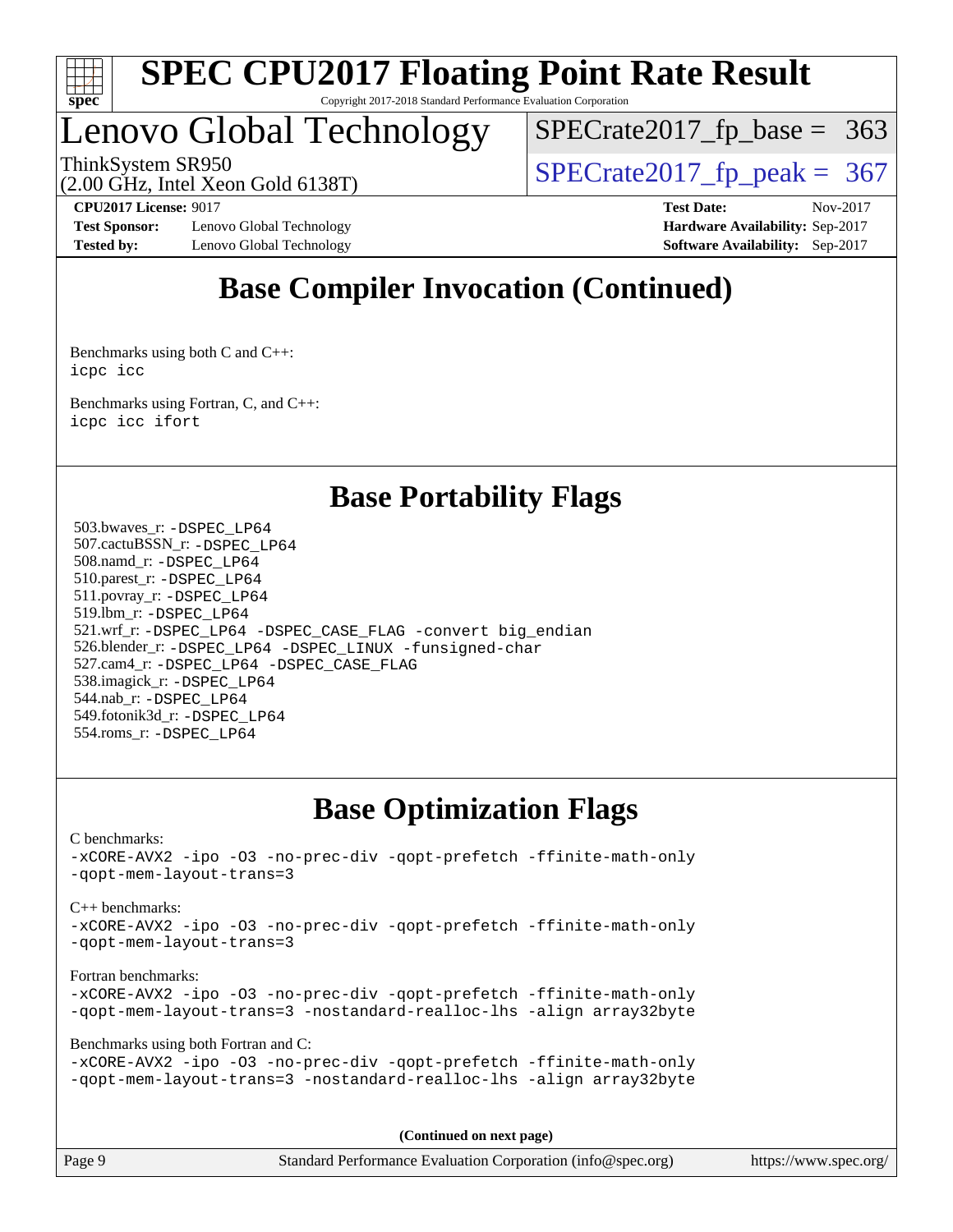

## Lenovo Global Technology

ThinkSystem SR950<br>(2.00 GHz, Intel Xeon Gold 6138T)  $SPECTate2017$  [p\_peak = 367

 $SPECTate2017_fp\_base = 363$ 

(2.00 GHz, Intel Xeon Gold 6138T)

**[Test Sponsor:](http://www.spec.org/auto/cpu2017/Docs/result-fields.html#TestSponsor)** Lenovo Global Technology **[Hardware Availability:](http://www.spec.org/auto/cpu2017/Docs/result-fields.html#HardwareAvailability)** Sep-2017 **[Tested by:](http://www.spec.org/auto/cpu2017/Docs/result-fields.html#Testedby)** Lenovo Global Technology **[Software Availability:](http://www.spec.org/auto/cpu2017/Docs/result-fields.html#SoftwareAvailability)** Sep-2017

**[CPU2017 License:](http://www.spec.org/auto/cpu2017/Docs/result-fields.html#CPU2017License)** 9017 **[Test Date:](http://www.spec.org/auto/cpu2017/Docs/result-fields.html#TestDate)** Nov-2017

### **[Base Optimization Flags \(Continued\)](http://www.spec.org/auto/cpu2017/Docs/result-fields.html#BaseOptimizationFlags)**

[Benchmarks using both C and C++](http://www.spec.org/auto/cpu2017/Docs/result-fields.html#BenchmarksusingbothCandCXX): [-xCORE-AVX2](http://www.spec.org/cpu2017/results/res2017q4/cpu2017-20171128-01267.flags.html#user_CC_CXXbase_f-xCORE-AVX2) [-ipo](http://www.spec.org/cpu2017/results/res2017q4/cpu2017-20171128-01267.flags.html#user_CC_CXXbase_f-ipo) [-O3](http://www.spec.org/cpu2017/results/res2017q4/cpu2017-20171128-01267.flags.html#user_CC_CXXbase_f-O3) [-no-prec-div](http://www.spec.org/cpu2017/results/res2017q4/cpu2017-20171128-01267.flags.html#user_CC_CXXbase_f-no-prec-div) [-qopt-prefetch](http://www.spec.org/cpu2017/results/res2017q4/cpu2017-20171128-01267.flags.html#user_CC_CXXbase_f-qopt-prefetch) [-ffinite-math-only](http://www.spec.org/cpu2017/results/res2017q4/cpu2017-20171128-01267.flags.html#user_CC_CXXbase_f_finite_math_only_cb91587bd2077682c4b38af759c288ed7c732db004271a9512da14a4f8007909a5f1427ecbf1a0fb78ff2a814402c6114ac565ca162485bbcae155b5e4258871) [-qopt-mem-layout-trans=3](http://www.spec.org/cpu2017/results/res2017q4/cpu2017-20171128-01267.flags.html#user_CC_CXXbase_f-qopt-mem-layout-trans_de80db37974c74b1f0e20d883f0b675c88c3b01e9d123adea9b28688d64333345fb62bc4a798493513fdb68f60282f9a726aa07f478b2f7113531aecce732043)

[Benchmarks using Fortran, C, and C++:](http://www.spec.org/auto/cpu2017/Docs/result-fields.html#BenchmarksusingFortranCandCXX) [-xCORE-AVX2](http://www.spec.org/cpu2017/results/res2017q4/cpu2017-20171128-01267.flags.html#user_CC_CXX_FCbase_f-xCORE-AVX2) [-ipo](http://www.spec.org/cpu2017/results/res2017q4/cpu2017-20171128-01267.flags.html#user_CC_CXX_FCbase_f-ipo) [-O3](http://www.spec.org/cpu2017/results/res2017q4/cpu2017-20171128-01267.flags.html#user_CC_CXX_FCbase_f-O3) [-no-prec-div](http://www.spec.org/cpu2017/results/res2017q4/cpu2017-20171128-01267.flags.html#user_CC_CXX_FCbase_f-no-prec-div) [-qopt-prefetch](http://www.spec.org/cpu2017/results/res2017q4/cpu2017-20171128-01267.flags.html#user_CC_CXX_FCbase_f-qopt-prefetch) [-ffinite-math-only](http://www.spec.org/cpu2017/results/res2017q4/cpu2017-20171128-01267.flags.html#user_CC_CXX_FCbase_f_finite_math_only_cb91587bd2077682c4b38af759c288ed7c732db004271a9512da14a4f8007909a5f1427ecbf1a0fb78ff2a814402c6114ac565ca162485bbcae155b5e4258871) [-qopt-mem-layout-trans=3](http://www.spec.org/cpu2017/results/res2017q4/cpu2017-20171128-01267.flags.html#user_CC_CXX_FCbase_f-qopt-mem-layout-trans_de80db37974c74b1f0e20d883f0b675c88c3b01e9d123adea9b28688d64333345fb62bc4a798493513fdb68f60282f9a726aa07f478b2f7113531aecce732043) [-nostandard-realloc-lhs](http://www.spec.org/cpu2017/results/res2017q4/cpu2017-20171128-01267.flags.html#user_CC_CXX_FCbase_f_2003_std_realloc_82b4557e90729c0f113870c07e44d33d6f5a304b4f63d4c15d2d0f1fab99f5daaed73bdb9275d9ae411527f28b936061aa8b9c8f2d63842963b95c9dd6426b8a) [-align array32byte](http://www.spec.org/cpu2017/results/res2017q4/cpu2017-20171128-01267.flags.html#user_CC_CXX_FCbase_align_array32byte_b982fe038af199962ba9a80c053b8342c548c85b40b8e86eb3cc33dee0d7986a4af373ac2d51c3f7cf710a18d62fdce2948f201cd044323541f22fc0fffc51b6)

### **[Base Other Flags](http://www.spec.org/auto/cpu2017/Docs/result-fields.html#BaseOtherFlags)**

[C benchmarks](http://www.spec.org/auto/cpu2017/Docs/result-fields.html#Cbenchmarks):  $-m64$   $-std=cl1$ 

[C++ benchmarks:](http://www.spec.org/auto/cpu2017/Docs/result-fields.html#CXXbenchmarks) [-m64](http://www.spec.org/cpu2017/results/res2017q4/cpu2017-20171128-01267.flags.html#user_CXXbase_intel_intel64_18.0_af43caccfc8ded86e7699f2159af6efc7655f51387b94da716254467f3c01020a5059329e2569e4053f409e7c9202a7efc638f7a6d1ffb3f52dea4a3e31d82ab)

[Fortran benchmarks](http://www.spec.org/auto/cpu2017/Docs/result-fields.html#Fortranbenchmarks): [-m64](http://www.spec.org/cpu2017/results/res2017q4/cpu2017-20171128-01267.flags.html#user_FCbase_intel_intel64_18.0_af43caccfc8ded86e7699f2159af6efc7655f51387b94da716254467f3c01020a5059329e2569e4053f409e7c9202a7efc638f7a6d1ffb3f52dea4a3e31d82ab)

[Benchmarks using both Fortran and C](http://www.spec.org/auto/cpu2017/Docs/result-fields.html#BenchmarksusingbothFortranandC):  $-m64 - std= c11$  $-m64 - std= c11$ 

[Benchmarks using both C and C++](http://www.spec.org/auto/cpu2017/Docs/result-fields.html#BenchmarksusingbothCandCXX):  $-m64 - std= c11$  $-m64 - std= c11$ 

[Benchmarks using Fortran, C, and C++:](http://www.spec.org/auto/cpu2017/Docs/result-fields.html#BenchmarksusingFortranCandCXX)  $-m64 - std= c11$  $-m64 - std= c11$ 

### **[Peak Compiler Invocation](http://www.spec.org/auto/cpu2017/Docs/result-fields.html#PeakCompilerInvocation)**

[C benchmarks](http://www.spec.org/auto/cpu2017/Docs/result-fields.html#Cbenchmarks): [icc](http://www.spec.org/cpu2017/results/res2017q4/cpu2017-20171128-01267.flags.html#user_CCpeak_intel_icc_18.0_66fc1ee009f7361af1fbd72ca7dcefbb700085f36577c54f309893dd4ec40d12360134090235512931783d35fd58c0460139e722d5067c5574d8eaf2b3e37e92)

[C++ benchmarks:](http://www.spec.org/auto/cpu2017/Docs/result-fields.html#CXXbenchmarks) [icpc](http://www.spec.org/cpu2017/results/res2017q4/cpu2017-20171128-01267.flags.html#user_CXXpeak_intel_icpc_18.0_c510b6838c7f56d33e37e94d029a35b4a7bccf4766a728ee175e80a419847e808290a9b78be685c44ab727ea267ec2f070ec5dc83b407c0218cded6866a35d07)

[Fortran benchmarks](http://www.spec.org/auto/cpu2017/Docs/result-fields.html#Fortranbenchmarks): [ifort](http://www.spec.org/cpu2017/results/res2017q4/cpu2017-20171128-01267.flags.html#user_FCpeak_intel_ifort_18.0_8111460550e3ca792625aed983ce982f94888b8b503583aa7ba2b8303487b4d8a21a13e7191a45c5fd58ff318f48f9492884d4413fa793fd88dd292cad7027ca)

[Benchmarks using both Fortran and C](http://www.spec.org/auto/cpu2017/Docs/result-fields.html#BenchmarksusingbothFortranandC): [ifort](http://www.spec.org/cpu2017/results/res2017q4/cpu2017-20171128-01267.flags.html#user_CC_FCpeak_intel_ifort_18.0_8111460550e3ca792625aed983ce982f94888b8b503583aa7ba2b8303487b4d8a21a13e7191a45c5fd58ff318f48f9492884d4413fa793fd88dd292cad7027ca) [icc](http://www.spec.org/cpu2017/results/res2017q4/cpu2017-20171128-01267.flags.html#user_CC_FCpeak_intel_icc_18.0_66fc1ee009f7361af1fbd72ca7dcefbb700085f36577c54f309893dd4ec40d12360134090235512931783d35fd58c0460139e722d5067c5574d8eaf2b3e37e92)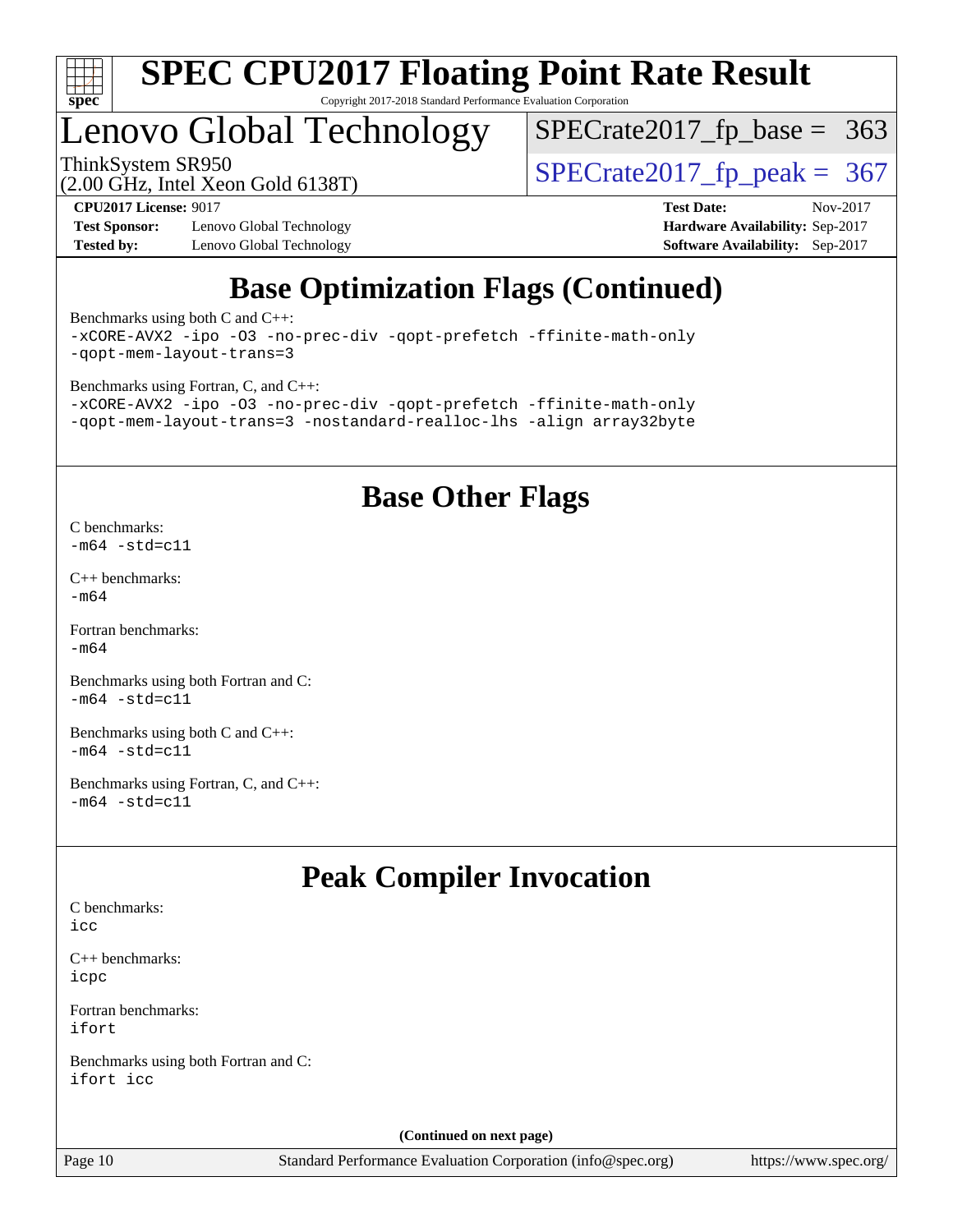

## Lenovo Global Technology

 $SPECTate2017_fp\_base = 363$ 

(2.00 GHz, Intel Xeon Gold 6138T)

ThinkSystem SR950<br>  $\frac{1}{200}$  [SPECrate2017\\_fp\\_peak =](http://www.spec.org/auto/cpu2017/Docs/result-fields.html#SPECrate2017fppeak) 367

**[Test Sponsor:](http://www.spec.org/auto/cpu2017/Docs/result-fields.html#TestSponsor)** Lenovo Global Technology **[Hardware Availability:](http://www.spec.org/auto/cpu2017/Docs/result-fields.html#HardwareAvailability)** Sep-2017 **[Tested by:](http://www.spec.org/auto/cpu2017/Docs/result-fields.html#Testedby)** Lenovo Global Technology **[Software Availability:](http://www.spec.org/auto/cpu2017/Docs/result-fields.html#SoftwareAvailability)** Sep-2017

**[CPU2017 License:](http://www.spec.org/auto/cpu2017/Docs/result-fields.html#CPU2017License)** 9017 **[Test Date:](http://www.spec.org/auto/cpu2017/Docs/result-fields.html#TestDate)** Nov-2017

### **[Peak Compiler Invocation \(Continued\)](http://www.spec.org/auto/cpu2017/Docs/result-fields.html#PeakCompilerInvocation)**

[Benchmarks using both C and C++](http://www.spec.org/auto/cpu2017/Docs/result-fields.html#BenchmarksusingbothCandCXX): [icpc](http://www.spec.org/cpu2017/results/res2017q4/cpu2017-20171128-01267.flags.html#user_CC_CXXpeak_intel_icpc_18.0_c510b6838c7f56d33e37e94d029a35b4a7bccf4766a728ee175e80a419847e808290a9b78be685c44ab727ea267ec2f070ec5dc83b407c0218cded6866a35d07) [icc](http://www.spec.org/cpu2017/results/res2017q4/cpu2017-20171128-01267.flags.html#user_CC_CXXpeak_intel_icc_18.0_66fc1ee009f7361af1fbd72ca7dcefbb700085f36577c54f309893dd4ec40d12360134090235512931783d35fd58c0460139e722d5067c5574d8eaf2b3e37e92)

[Benchmarks using Fortran, C, and C++:](http://www.spec.org/auto/cpu2017/Docs/result-fields.html#BenchmarksusingFortranCandCXX) [icpc](http://www.spec.org/cpu2017/results/res2017q4/cpu2017-20171128-01267.flags.html#user_CC_CXX_FCpeak_intel_icpc_18.0_c510b6838c7f56d33e37e94d029a35b4a7bccf4766a728ee175e80a419847e808290a9b78be685c44ab727ea267ec2f070ec5dc83b407c0218cded6866a35d07) [icc](http://www.spec.org/cpu2017/results/res2017q4/cpu2017-20171128-01267.flags.html#user_CC_CXX_FCpeak_intel_icc_18.0_66fc1ee009f7361af1fbd72ca7dcefbb700085f36577c54f309893dd4ec40d12360134090235512931783d35fd58c0460139e722d5067c5574d8eaf2b3e37e92) [ifort](http://www.spec.org/cpu2017/results/res2017q4/cpu2017-20171128-01267.flags.html#user_CC_CXX_FCpeak_intel_ifort_18.0_8111460550e3ca792625aed983ce982f94888b8b503583aa7ba2b8303487b4d8a21a13e7191a45c5fd58ff318f48f9492884d4413fa793fd88dd292cad7027ca)

**[Peak Portability Flags](http://www.spec.org/auto/cpu2017/Docs/result-fields.html#PeakPortabilityFlags)**

Same as Base Portability Flags

**[Peak Optimization Flags](http://www.spec.org/auto/cpu2017/Docs/result-fields.html#PeakOptimizationFlags)**

[C benchmarks](http://www.spec.org/auto/cpu2017/Docs/result-fields.html#Cbenchmarks):

 519.lbm\_r: [-prof-gen](http://www.spec.org/cpu2017/results/res2017q4/cpu2017-20171128-01267.flags.html#user_peakPASS1_CFLAGSPASS1_LDFLAGS519_lbm_r_prof_gen_5aa4926d6013ddb2a31985c654b3eb18169fc0c6952a63635c234f711e6e63dd76e94ad52365559451ec499a2cdb89e4dc58ba4c67ef54ca681ffbe1461d6b36)(pass 1) [-prof-use](http://www.spec.org/cpu2017/results/res2017q4/cpu2017-20171128-01267.flags.html#user_peakPASS2_CFLAGSPASS2_LDFLAGS519_lbm_r_prof_use_1a21ceae95f36a2b53c25747139a6c16ca95bd9def2a207b4f0849963b97e94f5260e30a0c64f4bb623698870e679ca08317ef8150905d41bd88c6f78df73f19)(pass 2) [-ipo](http://www.spec.org/cpu2017/results/res2017q4/cpu2017-20171128-01267.flags.html#user_peakPASS1_COPTIMIZEPASS2_COPTIMIZE519_lbm_r_f-ipo) [-xCORE-AVX2](http://www.spec.org/cpu2017/results/res2017q4/cpu2017-20171128-01267.flags.html#user_peakPASS2_COPTIMIZE519_lbm_r_f-xCORE-AVX2) [-O3](http://www.spec.org/cpu2017/results/res2017q4/cpu2017-20171128-01267.flags.html#user_peakPASS1_COPTIMIZEPASS2_COPTIMIZE519_lbm_r_f-O3) [-no-prec-div](http://www.spec.org/cpu2017/results/res2017q4/cpu2017-20171128-01267.flags.html#user_peakPASS1_COPTIMIZEPASS2_COPTIMIZE519_lbm_r_f-no-prec-div) [-qopt-prefetch](http://www.spec.org/cpu2017/results/res2017q4/cpu2017-20171128-01267.flags.html#user_peakPASS1_COPTIMIZEPASS2_COPTIMIZE519_lbm_r_f-qopt-prefetch) [-ffinite-math-only](http://www.spec.org/cpu2017/results/res2017q4/cpu2017-20171128-01267.flags.html#user_peakPASS1_COPTIMIZEPASS2_COPTIMIZE519_lbm_r_f_finite_math_only_cb91587bd2077682c4b38af759c288ed7c732db004271a9512da14a4f8007909a5f1427ecbf1a0fb78ff2a814402c6114ac565ca162485bbcae155b5e4258871) [-qopt-mem-layout-trans=3](http://www.spec.org/cpu2017/results/res2017q4/cpu2017-20171128-01267.flags.html#user_peakPASS1_COPTIMIZEPASS2_COPTIMIZE519_lbm_r_f-qopt-mem-layout-trans_de80db37974c74b1f0e20d883f0b675c88c3b01e9d123adea9b28688d64333345fb62bc4a798493513fdb68f60282f9a726aa07f478b2f7113531aecce732043) 538.imagick\_r: [-xCORE-AVX2](http://www.spec.org/cpu2017/results/res2017q4/cpu2017-20171128-01267.flags.html#user_peakCOPTIMIZE538_imagick_r_f-xCORE-AVX2) [-ipo](http://www.spec.org/cpu2017/results/res2017q4/cpu2017-20171128-01267.flags.html#user_peakCOPTIMIZE538_imagick_r_f-ipo) [-O3](http://www.spec.org/cpu2017/results/res2017q4/cpu2017-20171128-01267.flags.html#user_peakCOPTIMIZE538_imagick_r_f-O3) [-no-prec-div](http://www.spec.org/cpu2017/results/res2017q4/cpu2017-20171128-01267.flags.html#user_peakCOPTIMIZE538_imagick_r_f-no-prec-div) [-qopt-prefetch](http://www.spec.org/cpu2017/results/res2017q4/cpu2017-20171128-01267.flags.html#user_peakCOPTIMIZE538_imagick_r_f-qopt-prefetch) [-ffinite-math-only](http://www.spec.org/cpu2017/results/res2017q4/cpu2017-20171128-01267.flags.html#user_peakCOPTIMIZE538_imagick_r_f_finite_math_only_cb91587bd2077682c4b38af759c288ed7c732db004271a9512da14a4f8007909a5f1427ecbf1a0fb78ff2a814402c6114ac565ca162485bbcae155b5e4258871) [-qopt-mem-layout-trans=3](http://www.spec.org/cpu2017/results/res2017q4/cpu2017-20171128-01267.flags.html#user_peakCOPTIMIZE538_imagick_r_f-qopt-mem-layout-trans_de80db37974c74b1f0e20d883f0b675c88c3b01e9d123adea9b28688d64333345fb62bc4a798493513fdb68f60282f9a726aa07f478b2f7113531aecce732043) 544.nab\_r: Same as 519.lbm\_r [C++ benchmarks:](http://www.spec.org/auto/cpu2017/Docs/result-fields.html#CXXbenchmarks) [-prof-gen](http://www.spec.org/cpu2017/results/res2017q4/cpu2017-20171128-01267.flags.html#user_CXXpeak_prof_gen_5aa4926d6013ddb2a31985c654b3eb18169fc0c6952a63635c234f711e6e63dd76e94ad52365559451ec499a2cdb89e4dc58ba4c67ef54ca681ffbe1461d6b36)(pass 1) [-prof-use](http://www.spec.org/cpu2017/results/res2017q4/cpu2017-20171128-01267.flags.html#user_CXXpeak_prof_use_1a21ceae95f36a2b53c25747139a6c16ca95bd9def2a207b4f0849963b97e94f5260e30a0c64f4bb623698870e679ca08317ef8150905d41bd88c6f78df73f19)(pass 2) [-ipo](http://www.spec.org/cpu2017/results/res2017q4/cpu2017-20171128-01267.flags.html#user_CXXpeak_f-ipo) [-xCORE-AVX2](http://www.spec.org/cpu2017/results/res2017q4/cpu2017-20171128-01267.flags.html#user_CXXpeak_f-xCORE-AVX2) [-O3](http://www.spec.org/cpu2017/results/res2017q4/cpu2017-20171128-01267.flags.html#user_CXXpeak_f-O3) [-no-prec-div](http://www.spec.org/cpu2017/results/res2017q4/cpu2017-20171128-01267.flags.html#user_CXXpeak_f-no-prec-div) [-qopt-prefetch](http://www.spec.org/cpu2017/results/res2017q4/cpu2017-20171128-01267.flags.html#user_CXXpeak_f-qopt-prefetch) [-ffinite-math-only](http://www.spec.org/cpu2017/results/res2017q4/cpu2017-20171128-01267.flags.html#user_CXXpeak_f_finite_math_only_cb91587bd2077682c4b38af759c288ed7c732db004271a9512da14a4f8007909a5f1427ecbf1a0fb78ff2a814402c6114ac565ca162485bbcae155b5e4258871) [-qopt-mem-layout-trans=3](http://www.spec.org/cpu2017/results/res2017q4/cpu2017-20171128-01267.flags.html#user_CXXpeak_f-qopt-mem-layout-trans_de80db37974c74b1f0e20d883f0b675c88c3b01e9d123adea9b28688d64333345fb62bc4a798493513fdb68f60282f9a726aa07f478b2f7113531aecce732043)

[Fortran benchmarks](http://www.spec.org/auto/cpu2017/Docs/result-fields.html#Fortranbenchmarks):

 503.bwaves\_r: [-xCORE-AVX2](http://www.spec.org/cpu2017/results/res2017q4/cpu2017-20171128-01267.flags.html#user_peakFOPTIMIZE503_bwaves_r_f-xCORE-AVX2) [-ipo](http://www.spec.org/cpu2017/results/res2017q4/cpu2017-20171128-01267.flags.html#user_peakFOPTIMIZE503_bwaves_r_f-ipo) [-O3](http://www.spec.org/cpu2017/results/res2017q4/cpu2017-20171128-01267.flags.html#user_peakFOPTIMIZE503_bwaves_r_f-O3) [-no-prec-div](http://www.spec.org/cpu2017/results/res2017q4/cpu2017-20171128-01267.flags.html#user_peakFOPTIMIZE503_bwaves_r_f-no-prec-div) [-qopt-prefetch](http://www.spec.org/cpu2017/results/res2017q4/cpu2017-20171128-01267.flags.html#user_peakFOPTIMIZE503_bwaves_r_f-qopt-prefetch) [-ffinite-math-only](http://www.spec.org/cpu2017/results/res2017q4/cpu2017-20171128-01267.flags.html#user_peakFOPTIMIZE503_bwaves_r_f_finite_math_only_cb91587bd2077682c4b38af759c288ed7c732db004271a9512da14a4f8007909a5f1427ecbf1a0fb78ff2a814402c6114ac565ca162485bbcae155b5e4258871) [-qopt-mem-layout-trans=3](http://www.spec.org/cpu2017/results/res2017q4/cpu2017-20171128-01267.flags.html#user_peakFOPTIMIZE503_bwaves_r_f-qopt-mem-layout-trans_de80db37974c74b1f0e20d883f0b675c88c3b01e9d123adea9b28688d64333345fb62bc4a798493513fdb68f60282f9a726aa07f478b2f7113531aecce732043) [-nostandard-realloc-lhs](http://www.spec.org/cpu2017/results/res2017q4/cpu2017-20171128-01267.flags.html#user_peakEXTRA_FOPTIMIZE503_bwaves_r_f_2003_std_realloc_82b4557e90729c0f113870c07e44d33d6f5a304b4f63d4c15d2d0f1fab99f5daaed73bdb9275d9ae411527f28b936061aa8b9c8f2d63842963b95c9dd6426b8a) [-align array32byte](http://www.spec.org/cpu2017/results/res2017q4/cpu2017-20171128-01267.flags.html#user_peakEXTRA_FOPTIMIZE503_bwaves_r_align_array32byte_b982fe038af199962ba9a80c053b8342c548c85b40b8e86eb3cc33dee0d7986a4af373ac2d51c3f7cf710a18d62fdce2948f201cd044323541f22fc0fffc51b6)

549.fotonik3d\_r: Same as 503.bwaves\_r

```
 554.roms_r: -prof-gen(pass 1) -prof-use(pass 2) -ipo -xCORE-AVX2 -O3
-no-prec-div -qopt-prefetch -ffinite-math-only
-qopt-mem-layout-trans=3 -nostandard-realloc-lhs
-align array32byte
```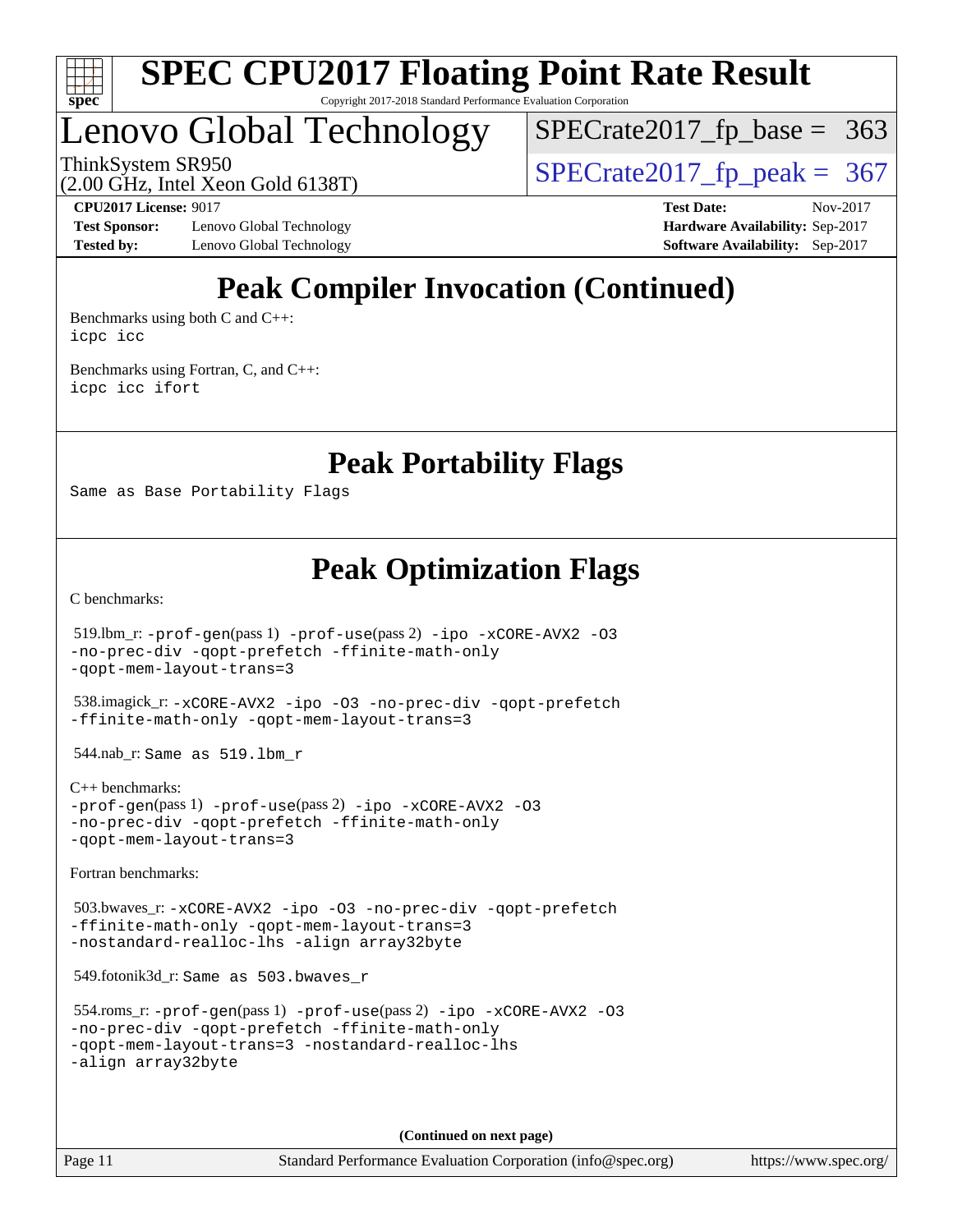

### Lenovo Global Technology

 $SPECTate2017_fp\_base = 363$ 

(2.00 GHz, Intel Xeon Gold 6138T)

ThinkSystem SR950<br>  $(2.00 \text{ GHz})$  Intel Xeon Gold 6138T)

**[Test Sponsor:](http://www.spec.org/auto/cpu2017/Docs/result-fields.html#TestSponsor)** Lenovo Global Technology **[Hardware Availability:](http://www.spec.org/auto/cpu2017/Docs/result-fields.html#HardwareAvailability)** Sep-2017 **[Tested by:](http://www.spec.org/auto/cpu2017/Docs/result-fields.html#Testedby)** Lenovo Global Technology **[Software Availability:](http://www.spec.org/auto/cpu2017/Docs/result-fields.html#SoftwareAvailability)** Sep-2017

**[CPU2017 License:](http://www.spec.org/auto/cpu2017/Docs/result-fields.html#CPU2017License)** 9017 **[Test Date:](http://www.spec.org/auto/cpu2017/Docs/result-fields.html#TestDate)** Nov-2017

### **[Peak Optimization Flags \(Continued\)](http://www.spec.org/auto/cpu2017/Docs/result-fields.html#PeakOptimizationFlags)**

[Benchmarks using both Fortran and C](http://www.spec.org/auto/cpu2017/Docs/result-fields.html#BenchmarksusingbothFortranandC):

[-prof-gen](http://www.spec.org/cpu2017/results/res2017q4/cpu2017-20171128-01267.flags.html#user_CC_FCpeak_prof_gen_5aa4926d6013ddb2a31985c654b3eb18169fc0c6952a63635c234f711e6e63dd76e94ad52365559451ec499a2cdb89e4dc58ba4c67ef54ca681ffbe1461d6b36)(pass 1) [-prof-use](http://www.spec.org/cpu2017/results/res2017q4/cpu2017-20171128-01267.flags.html#user_CC_FCpeak_prof_use_1a21ceae95f36a2b53c25747139a6c16ca95bd9def2a207b4f0849963b97e94f5260e30a0c64f4bb623698870e679ca08317ef8150905d41bd88c6f78df73f19)(pass 2) [-ipo](http://www.spec.org/cpu2017/results/res2017q4/cpu2017-20171128-01267.flags.html#user_CC_FCpeak_f-ipo) [-xCORE-AVX2](http://www.spec.org/cpu2017/results/res2017q4/cpu2017-20171128-01267.flags.html#user_CC_FCpeak_f-xCORE-AVX2) [-O3](http://www.spec.org/cpu2017/results/res2017q4/cpu2017-20171128-01267.flags.html#user_CC_FCpeak_f-O3) [-no-prec-div](http://www.spec.org/cpu2017/results/res2017q4/cpu2017-20171128-01267.flags.html#user_CC_FCpeak_f-no-prec-div) [-qopt-prefetch](http://www.spec.org/cpu2017/results/res2017q4/cpu2017-20171128-01267.flags.html#user_CC_FCpeak_f-qopt-prefetch) [-ffinite-math-only](http://www.spec.org/cpu2017/results/res2017q4/cpu2017-20171128-01267.flags.html#user_CC_FCpeak_f_finite_math_only_cb91587bd2077682c4b38af759c288ed7c732db004271a9512da14a4f8007909a5f1427ecbf1a0fb78ff2a814402c6114ac565ca162485bbcae155b5e4258871) [-qopt-mem-layout-trans=3](http://www.spec.org/cpu2017/results/res2017q4/cpu2017-20171128-01267.flags.html#user_CC_FCpeak_f-qopt-mem-layout-trans_de80db37974c74b1f0e20d883f0b675c88c3b01e9d123adea9b28688d64333345fb62bc4a798493513fdb68f60282f9a726aa07f478b2f7113531aecce732043) [-nostandard-realloc-lhs](http://www.spec.org/cpu2017/results/res2017q4/cpu2017-20171128-01267.flags.html#user_CC_FCpeak_f_2003_std_realloc_82b4557e90729c0f113870c07e44d33d6f5a304b4f63d4c15d2d0f1fab99f5daaed73bdb9275d9ae411527f28b936061aa8b9c8f2d63842963b95c9dd6426b8a) [-align array32byte](http://www.spec.org/cpu2017/results/res2017q4/cpu2017-20171128-01267.flags.html#user_CC_FCpeak_align_array32byte_b982fe038af199962ba9a80c053b8342c548c85b40b8e86eb3cc33dee0d7986a4af373ac2d51c3f7cf710a18d62fdce2948f201cd044323541f22fc0fffc51b6) [Benchmarks using both C and C++](http://www.spec.org/auto/cpu2017/Docs/result-fields.html#BenchmarksusingbothCandCXX): [-prof-gen](http://www.spec.org/cpu2017/results/res2017q4/cpu2017-20171128-01267.flags.html#user_CC_CXXpeak_prof_gen_5aa4926d6013ddb2a31985c654b3eb18169fc0c6952a63635c234f711e6e63dd76e94ad52365559451ec499a2cdb89e4dc58ba4c67ef54ca681ffbe1461d6b36)(pass 1) [-prof-use](http://www.spec.org/cpu2017/results/res2017q4/cpu2017-20171128-01267.flags.html#user_CC_CXXpeak_prof_use_1a21ceae95f36a2b53c25747139a6c16ca95bd9def2a207b4f0849963b97e94f5260e30a0c64f4bb623698870e679ca08317ef8150905d41bd88c6f78df73f19)(pass 2) [-ipo](http://www.spec.org/cpu2017/results/res2017q4/cpu2017-20171128-01267.flags.html#user_CC_CXXpeak_f-ipo) [-xCORE-AVX2](http://www.spec.org/cpu2017/results/res2017q4/cpu2017-20171128-01267.flags.html#user_CC_CXXpeak_f-xCORE-AVX2) [-O3](http://www.spec.org/cpu2017/results/res2017q4/cpu2017-20171128-01267.flags.html#user_CC_CXXpeak_f-O3) [-no-prec-div](http://www.spec.org/cpu2017/results/res2017q4/cpu2017-20171128-01267.flags.html#user_CC_CXXpeak_f-no-prec-div) [-qopt-prefetch](http://www.spec.org/cpu2017/results/res2017q4/cpu2017-20171128-01267.flags.html#user_CC_CXXpeak_f-qopt-prefetch) [-ffinite-math-only](http://www.spec.org/cpu2017/results/res2017q4/cpu2017-20171128-01267.flags.html#user_CC_CXXpeak_f_finite_math_only_cb91587bd2077682c4b38af759c288ed7c732db004271a9512da14a4f8007909a5f1427ecbf1a0fb78ff2a814402c6114ac565ca162485bbcae155b5e4258871) [-qopt-mem-layout-trans=3](http://www.spec.org/cpu2017/results/res2017q4/cpu2017-20171128-01267.flags.html#user_CC_CXXpeak_f-qopt-mem-layout-trans_de80db37974c74b1f0e20d883f0b675c88c3b01e9d123adea9b28688d64333345fb62bc4a798493513fdb68f60282f9a726aa07f478b2f7113531aecce732043) [Benchmarks using Fortran, C, and C++:](http://www.spec.org/auto/cpu2017/Docs/result-fields.html#BenchmarksusingFortranCandCXX) [-prof-gen](http://www.spec.org/cpu2017/results/res2017q4/cpu2017-20171128-01267.flags.html#user_CC_CXX_FCpeak_prof_gen_5aa4926d6013ddb2a31985c654b3eb18169fc0c6952a63635c234f711e6e63dd76e94ad52365559451ec499a2cdb89e4dc58ba4c67ef54ca681ffbe1461d6b36)(pass 1) [-prof-use](http://www.spec.org/cpu2017/results/res2017q4/cpu2017-20171128-01267.flags.html#user_CC_CXX_FCpeak_prof_use_1a21ceae95f36a2b53c25747139a6c16ca95bd9def2a207b4f0849963b97e94f5260e30a0c64f4bb623698870e679ca08317ef8150905d41bd88c6f78df73f19)(pass 2) [-ipo](http://www.spec.org/cpu2017/results/res2017q4/cpu2017-20171128-01267.flags.html#user_CC_CXX_FCpeak_f-ipo) [-xCORE-AVX2](http://www.spec.org/cpu2017/results/res2017q4/cpu2017-20171128-01267.flags.html#user_CC_CXX_FCpeak_f-xCORE-AVX2) [-O3](http://www.spec.org/cpu2017/results/res2017q4/cpu2017-20171128-01267.flags.html#user_CC_CXX_FCpeak_f-O3) [-no-prec-div](http://www.spec.org/cpu2017/results/res2017q4/cpu2017-20171128-01267.flags.html#user_CC_CXX_FCpeak_f-no-prec-div) [-qopt-prefetch](http://www.spec.org/cpu2017/results/res2017q4/cpu2017-20171128-01267.flags.html#user_CC_CXX_FCpeak_f-qopt-prefetch) [-ffinite-math-only](http://www.spec.org/cpu2017/results/res2017q4/cpu2017-20171128-01267.flags.html#user_CC_CXX_FCpeak_f_finite_math_only_cb91587bd2077682c4b38af759c288ed7c732db004271a9512da14a4f8007909a5f1427ecbf1a0fb78ff2a814402c6114ac565ca162485bbcae155b5e4258871) [-qopt-mem-layout-trans=3](http://www.spec.org/cpu2017/results/res2017q4/cpu2017-20171128-01267.flags.html#user_CC_CXX_FCpeak_f-qopt-mem-layout-trans_de80db37974c74b1f0e20d883f0b675c88c3b01e9d123adea9b28688d64333345fb62bc4a798493513fdb68f60282f9a726aa07f478b2f7113531aecce732043) [-nostandard-realloc-lhs](http://www.spec.org/cpu2017/results/res2017q4/cpu2017-20171128-01267.flags.html#user_CC_CXX_FCpeak_f_2003_std_realloc_82b4557e90729c0f113870c07e44d33d6f5a304b4f63d4c15d2d0f1fab99f5daaed73bdb9275d9ae411527f28b936061aa8b9c8f2d63842963b95c9dd6426b8a) [-align array32byte](http://www.spec.org/cpu2017/results/res2017q4/cpu2017-20171128-01267.flags.html#user_CC_CXX_FCpeak_align_array32byte_b982fe038af199962ba9a80c053b8342c548c85b40b8e86eb3cc33dee0d7986a4af373ac2d51c3f7cf710a18d62fdce2948f201cd044323541f22fc0fffc51b6)

### **[Peak Other Flags](http://www.spec.org/auto/cpu2017/Docs/result-fields.html#PeakOtherFlags)**

[C benchmarks](http://www.spec.org/auto/cpu2017/Docs/result-fields.html#Cbenchmarks):  $-m64 - std = c11$  $-m64 - std = c11$ 

[C++ benchmarks:](http://www.spec.org/auto/cpu2017/Docs/result-fields.html#CXXbenchmarks)  $-m64$ 

[Fortran benchmarks](http://www.spec.org/auto/cpu2017/Docs/result-fields.html#Fortranbenchmarks): [-m64](http://www.spec.org/cpu2017/results/res2017q4/cpu2017-20171128-01267.flags.html#user_FCpeak_intel_intel64_18.0_af43caccfc8ded86e7699f2159af6efc7655f51387b94da716254467f3c01020a5059329e2569e4053f409e7c9202a7efc638f7a6d1ffb3f52dea4a3e31d82ab)

[Benchmarks using both Fortran and C](http://www.spec.org/auto/cpu2017/Docs/result-fields.html#BenchmarksusingbothFortranandC):  $-m64 - std = c11$  $-m64 - std = c11$ 

[Benchmarks using both C and C++](http://www.spec.org/auto/cpu2017/Docs/result-fields.html#BenchmarksusingbothCandCXX):  $-m64 - std= c11$  $-m64 - std= c11$ 

[Benchmarks using Fortran, C, and C++:](http://www.spec.org/auto/cpu2017/Docs/result-fields.html#BenchmarksusingFortranCandCXX)  $-m64 - std = c11$  $-m64 - std = c11$ 

The flags files that were used to format this result can be browsed at

<http://www.spec.org/cpu2017/flags/Intel-ic18.0-official-linux64.html> <http://www.spec.org/cpu2017/flags/Lenovo-Platform-Flags-V1.2-SKL-E.html>

You can also download the XML flags sources by saving the following links: <http://www.spec.org/cpu2017/flags/Intel-ic18.0-official-linux64.xml>

<http://www.spec.org/cpu2017/flags/Lenovo-Platform-Flags-V1.2-SKL-E.xml>